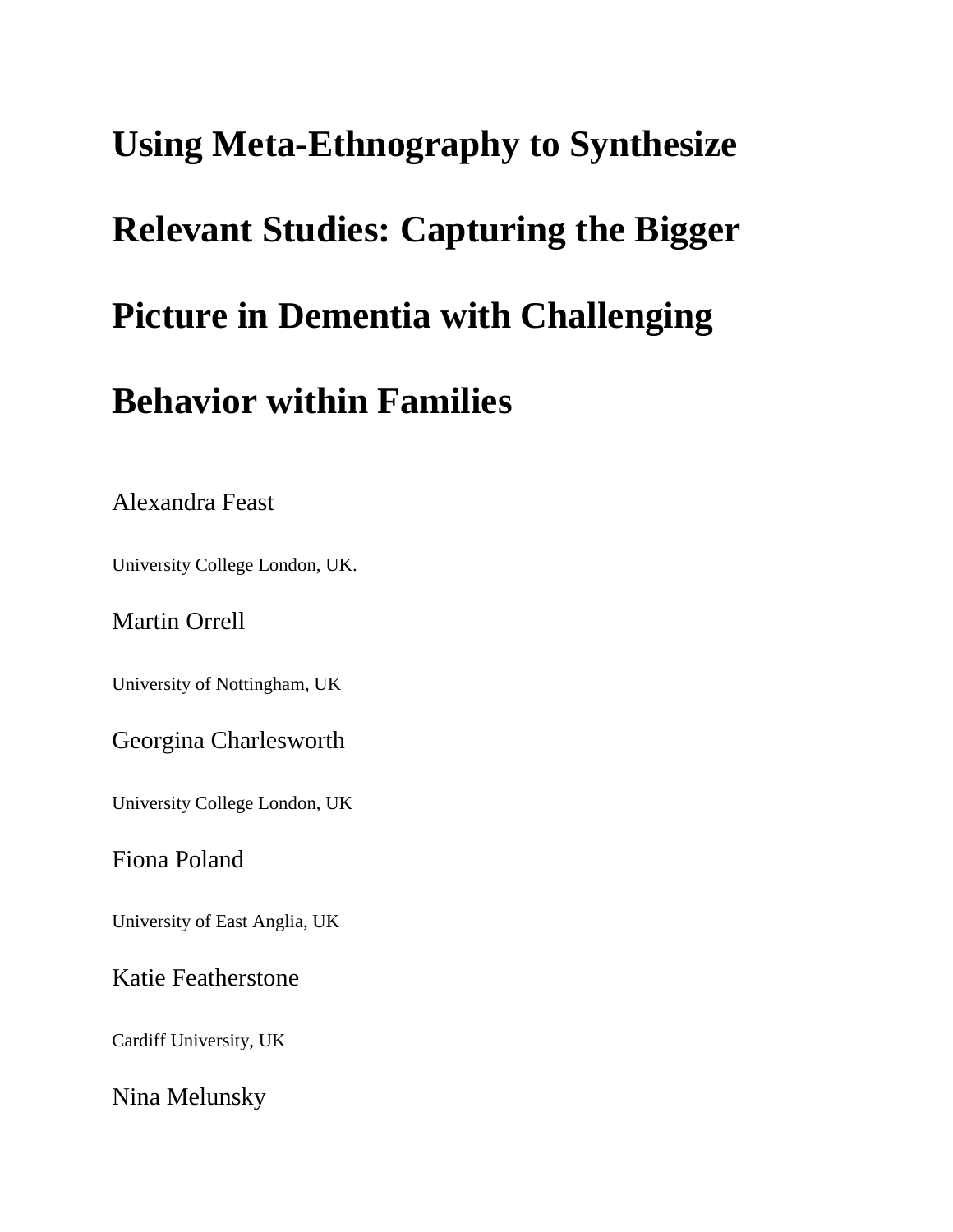University of Essex, UK

Esme Moniz-Cook

University of Hull, UK

## **Discipline**

Psychology [D3]

## **Sub-discipline**

Psychology of Aging and Gerontology [SD-Psych-12]

## **Academic Level**

Postgraduate

## **Contributor Biographies**

**Alexandra Feast,** PhD, is a Research Associate at the Marie Curie Palliative Care Research Department, University College London, United Kingdom.

**Martin Orrell**, FRCPsych, PhD, is Director of the Institute of Mental Health, University of Nottingham, and Honorary Consultant Old Age Psychiatrist at The Nottinghamshire NHS Foundation Trust. He is Chair of the Memory Services National Accreditation Panel (MSNAP) and a member of the Prime Minister's Challenge on Dementia Research Group.

**Georgina Charlesworth,** ClinPsyD, PhD, is a senior Lecturer in Clinical and Health Psychology of Old Age at University College London, and Honorary Consultant Clinical Psychologist with North East London NHS Foundation Trust, United Kingdom.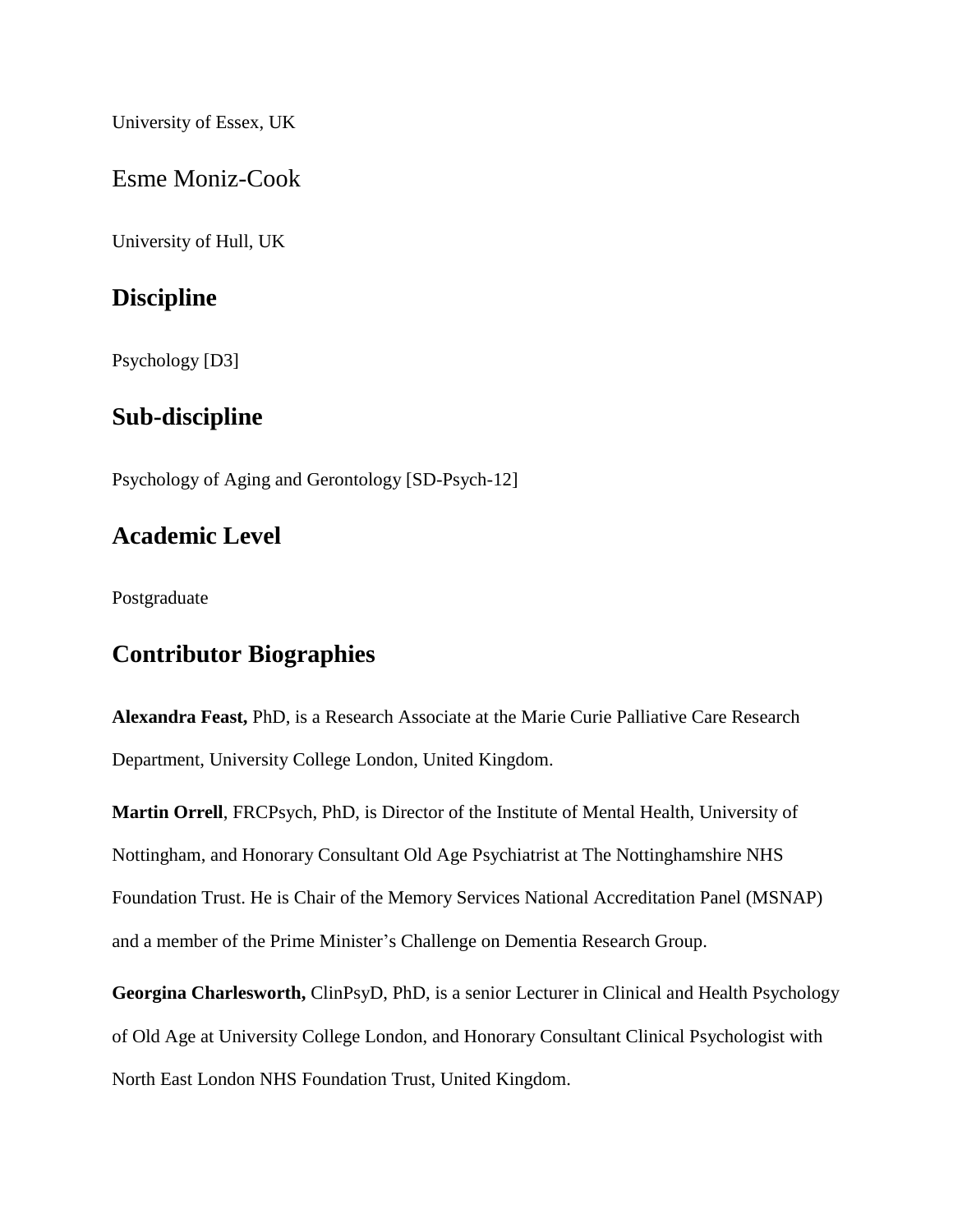**Fiona Poland**, PhD, is a Professor of Social Research Methodology and Senior Lecturer in Therapy Research, University of East Anglia, United Kingdom.

**Katie Featherstone**, PhD, is a Reader in Sociology and Medicine, School of Healthcare Sciences, Cardiff University, Wales, United Kingdom.

**Nina Melunsky**, ClinPsyD, is a Clinical Psychologist working in Clinical Practice in London. **Esme Moniz-Cook**, ClinPsyD, PhD, is a Professor of Clinical Psychology, Ageing and Dementia Care at the Faculty of Health Sciences, University of Hull and Honorary Consultant Clinical Psychologist with Humber NHS Foundation Trust, United Kingdom.

## **Published Articles**

- Feast, A., & Moniz-Cook, E. (2016). Behavioural and psychological symptoms in dementia (BPSD) and the challenges for family carers: A systematic review. *Atlas of Science*, [May.](http://atlasofscience.org/understanding-why-behaviours-are-challenging-for-dementia-family-carers/#more-13749) Retrieved from [http://atlasofscience.org/understanding-why-behaviours-are-challenging-for](http://atlasofscience.org/understanding-why-behaviours-are-challenging-for-dementia-family-carers/#more-13749)[dementia-family-carers/#more-13749.](http://atlasofscience.org/understanding-why-behaviours-are-challenging-for-dementia-family-carers/#more-13749)
- <span id="page-2-1"></span>Feast, A., Orrell, M., Charlesworth, G., Melunsky, N., Poland, F., & Moniz-Cook, E. (2016). Behavioural and psychological symptoms in dementia and the challenges for family carers: Systematic review. *British Journal of Psychiatry*, 208, 429-434. doi:10.1192/bjp.bp.114.153684.
- <span id="page-2-0"></span>Feast, A., Moniz-Cook, E., Stoner, C., Charlesworth, G., & Orrell, M. (2016). A systematic review of the relationship between behavioral and psychological symptoms (BPSD) and caregiver well-being. *International Psychogeriatrics, 28*, 1761-1774.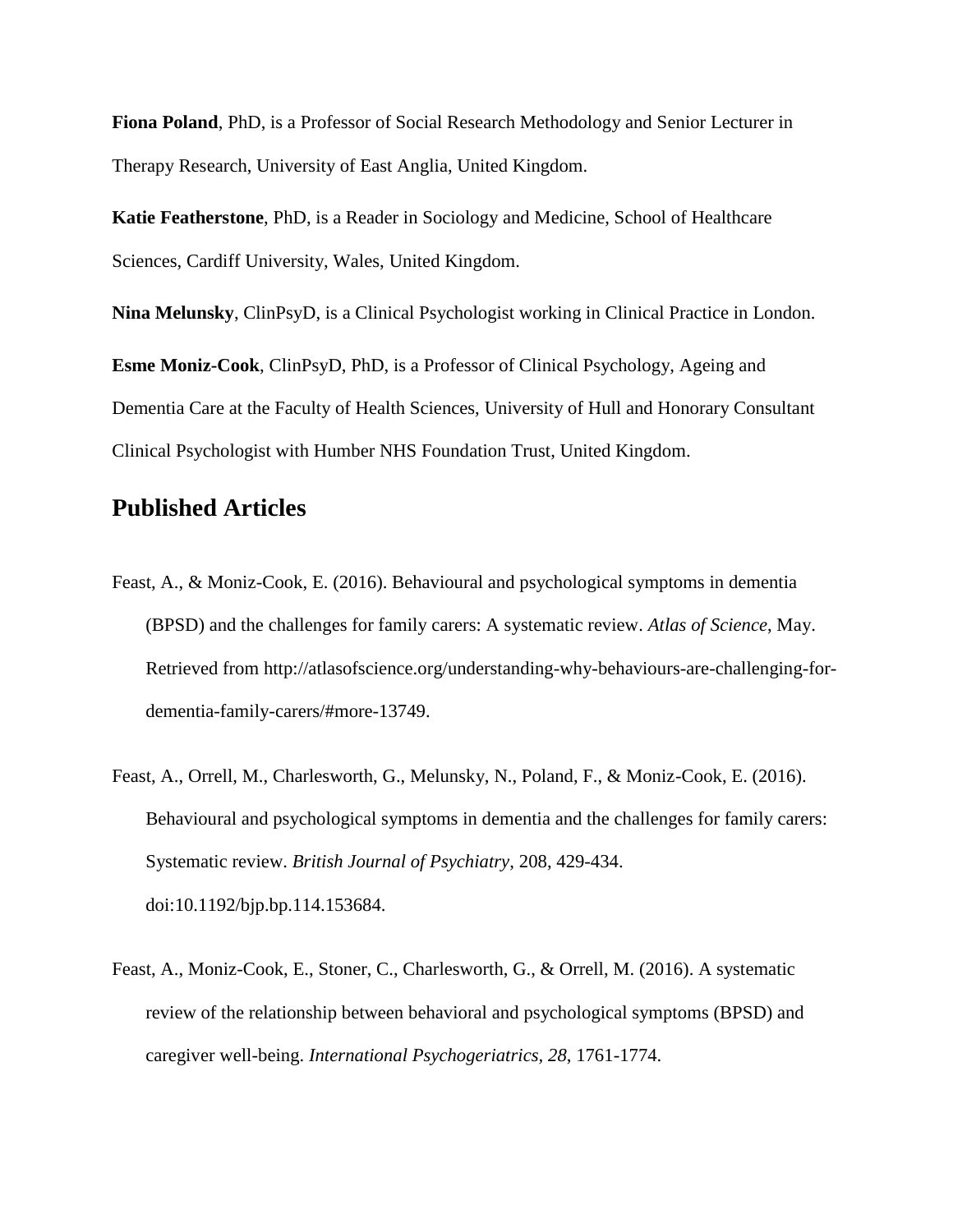## **Abstract**

In understanding the range and depth of people's experiences, it is important to include the wide range of approaches which capture the richness within a given knowledge base. However, systematic reviews using quantitative data alone risk missing findings that can contribute to a better understanding of a research question. In response, meta-ethnography has emerged as a potentially useful method to synthesize and integrate both qualitative and quantitative data from different perspectives using qualitative methodology. In this case study, we describe how we have used meta-ethnography to better understand how families experience dementia. We address a particular issue of selecting the highest quality evidence across a range of epistemologies.

## **Learning Outcomes**

By the end of this case study students should be able to

- Understand how to synthesize quantitative and qualitative data using meta-ethnography;
- Understand the merits and problems of including too many studies in the review, and only including those which reach a certain quality threshold;
- Understand how including poor-quality studies might impact meta-ethnographical findings via the use of a sensitivity analysis.

## **Case Study**

## **Project Overview and Context**

This case study describes an in-depth approach to investigating the wide-ranging experiences and needs of family carers who support people with dementia and challenging behavior, in order to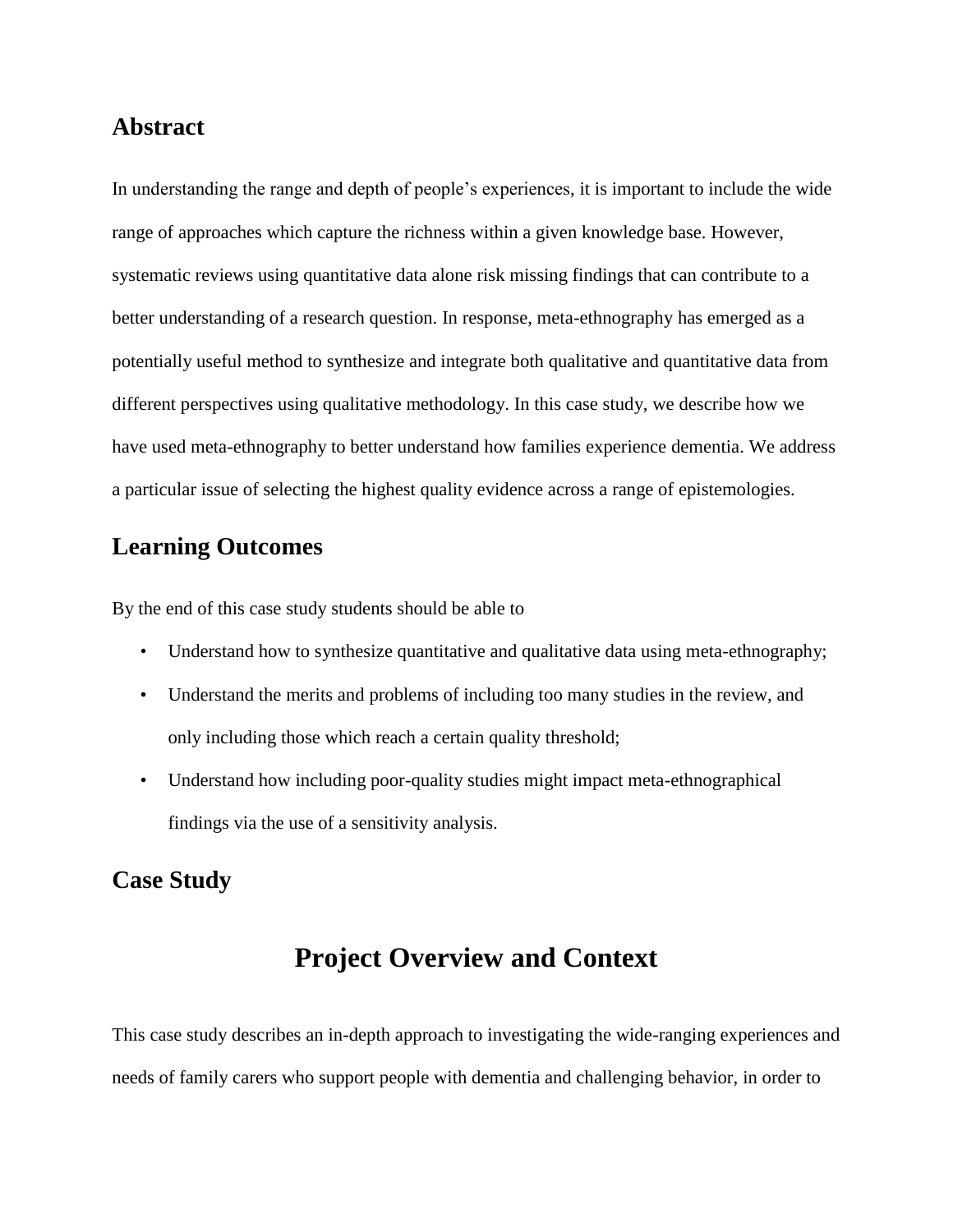develop relevant psychosocial interventions for these families. Although methods are well established for the systematic searching of research literature, for example, the PRISMA guidelines [\(Moher, Liberati, Tetzlaff, Altman, & Prisma Group, 2009\)](#page-27-0), these are less well established for the systematic *synthesis* of findings, which include qualitative analyses. As mixed-methods research has expanded, there is a need to develop methodologies for the synthesis of both qualitative and quantitative data within the same review.

For example, in the field of dementia care, there is a range of behavioral changes that can occur in the person (known as Behavioural and Psychological Symptoms of Dementia, or BPSD), and some of these are distressing for family carers. We wanted to understand "what" behaviors were experienced as challenging and "why" these were distressing and difficult to manage for family carers. Through an initial meta-analysis of quantitative studies, we were able to establish an answer to the "what" question—that is, what behaviors do families find distressing or challenging (Feast, [Moniz-Cook, Stoner, Charlesworth, & Orrell,](#page-2-0) 2016). However, the search strategy associated with the second question about "why" behaviors were distressing for carers led to the identification of studies that used both quantitative and qualitative findings. We therefore needed to use a method of synthesis that facilitated the integration of both qualitative and quantitative findings, where the majority of studies we extracted were qualitative (Feast [& Moniz-Cook,](#page-2-1) 2016).

While choosing relevant research methods can be complex, particularly when combining different types of data and findings from studies which arise from different paradigms, we noted that there were some strengths in using a meta-ethnographic approach as defined by George [Noblit and Dwight Hare \(1988\).](#page-28-0) Using meta-ethnography in action involves the translation of qualitative studies "into one another" [\(Noblit](#page-28-0) & Hare, 1988, p. 25) to develop new interpretations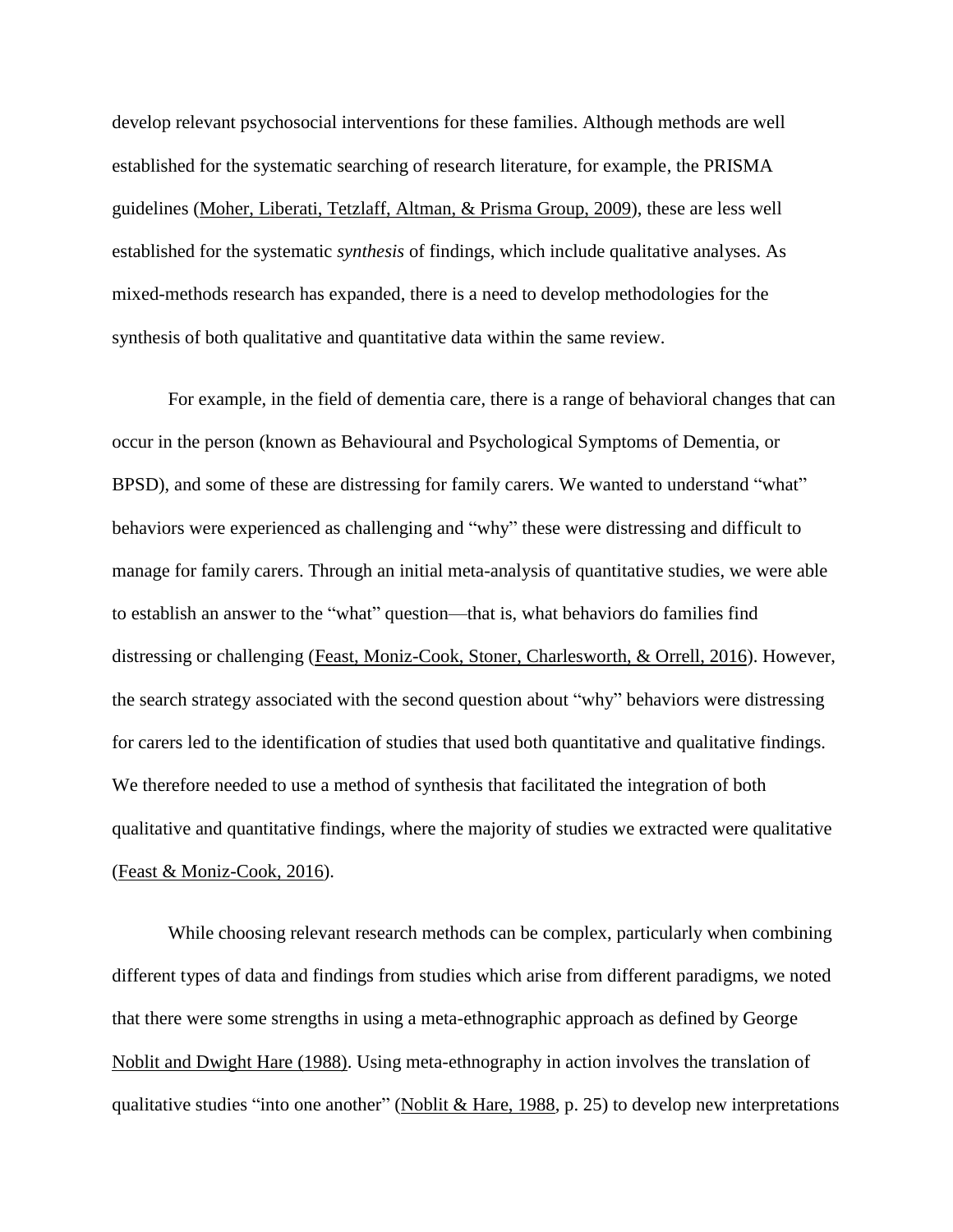and conceptual insights. This method is inductive and interpretative in nature, focusing on drawing out analogies and relationships between concepts and metaphors that may be hidden within individual studies. Findings are drawn together and synthesized, rendering the "whole as greater than the sum of the parts" and creating new insights which might inform theoretical developments in the field.

This method has emerging strengths in that syntheses have used both quantitative and qualitative findings (Barley, [Murray, Waters, & Tylee,](#page-25-0) 2011; Campbell, [Pound, & Morgan,](#page-25-1) [2011\)](#page-25-1). Thus, meta-ethnography allowed us to synthesize all relevant data which included a family carer's account of distressing behaviors and/or the reasons why they felt these were challenging. These findings were intended to provide us with a better understanding of family needs in order to design our intervention. This case study describes our chosen method of synthesis, namely meta-ethnography, and the strategies we employed to overcome challenges in the process of integrating study findings.

Although approaches to synthesis have now been extended from including purely quantitative studies to qualitative studies, the methods for doing so remain under-developed and under-evaluated [\(Dixon-Woods](#page-26-0) & Fitzpatrick, 2001; [NHS Centre for Reviews and](#page-27-1)  [Dissemination \[NHS CRD\], 2001\)](#page-27-1). Methods for combining and synthesizing quantitative and qualitative data remain the least developed and poorly specified. The limited studies [\(Barley](#page-25-0) et al., [2011;](#page-25-0) [Dixon-Wood, Agarwal, Jones, Young, & Sutton, 2005\)](#page-26-1) which have used metaethnography to synthesize quantitative and qualitative data have used similar methodology, however, certain procedures lacked clarity, which produced ambiguity. One of the ambiguous areas was the concern of including too many studies in the synthesis, and whether imposing a quality threshold to reduce the number would affect the resulting line-of-argument of the meta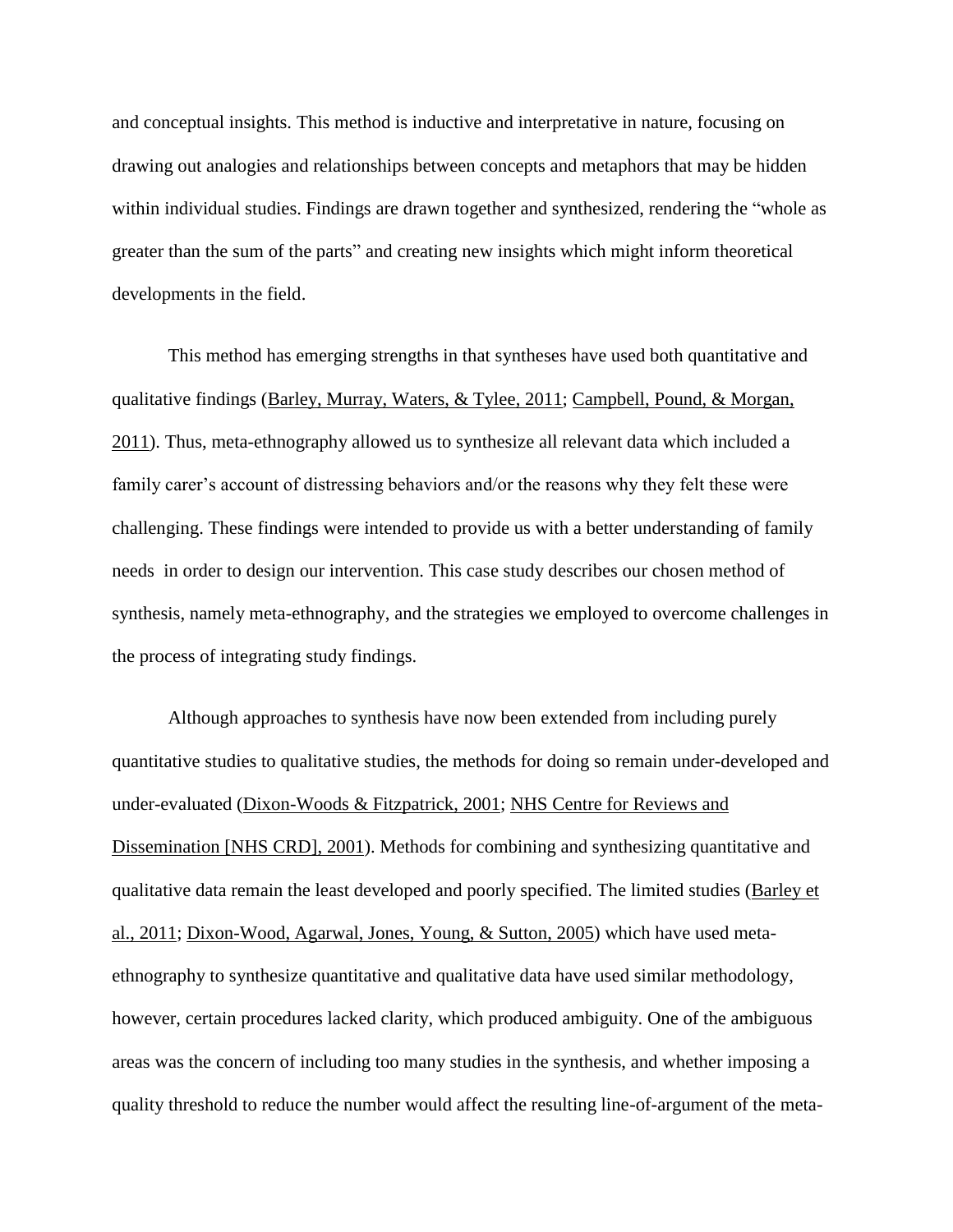ethnography. To identify the impact of removing poor-quality studies, we conducted and discuss the use of a sensitivity analysis in our case example.

## **Research Design**

Our research aimed to systematically review the literature in order to understand why the impact of BPSD varies from carer to carer, with a view to informing how personalized interventions for family carers experiencing BPSD in dementia can be improved. We wanted to understand carer experience as widely as possible, so we extended our definition to include both BPSD and a wider notion of challenging behavior defined as "a manifestation of distress or suffering for the person with dementia, and/or of distress in the carer" (Bird  $&$  [Moniz-Cook,](#page-25-2) 2008). Our plan was to include studies with both qualitative and quantitative methodologies to cover both BPSD and challenging behavior in dementia in family care settings.

Our research team consisted of clinicians and researchers with expertise in dementia and research methodology. Alexandra Feast was responsible for leading and coordinating the review. The synthesis team comprised Alexandra, Esme Moniz-Cook, Georgina Charlesworth, and Nina Melunsky, who developed the review objectives, wrote the search strategies, conducted the meta-ethnography, and wrote the manuscript. The screening and searching team consisted of Alexandra and Nina who conducted the searches, designed and compiled article eligibility and data extraction forms, and undertook the quality appraisals. Fiona Poland was responsible for advising on the meta-ethnography using methodological expertise, advising on the use of quality appraisals, and assisting in writing this manuscript. Alexandra, Esme, Georgina, and Katie Featherstone wrote the case study, with Katie providing methodological expertise. Nina and Fiona, along with Martin Orrell, commented on all drafts.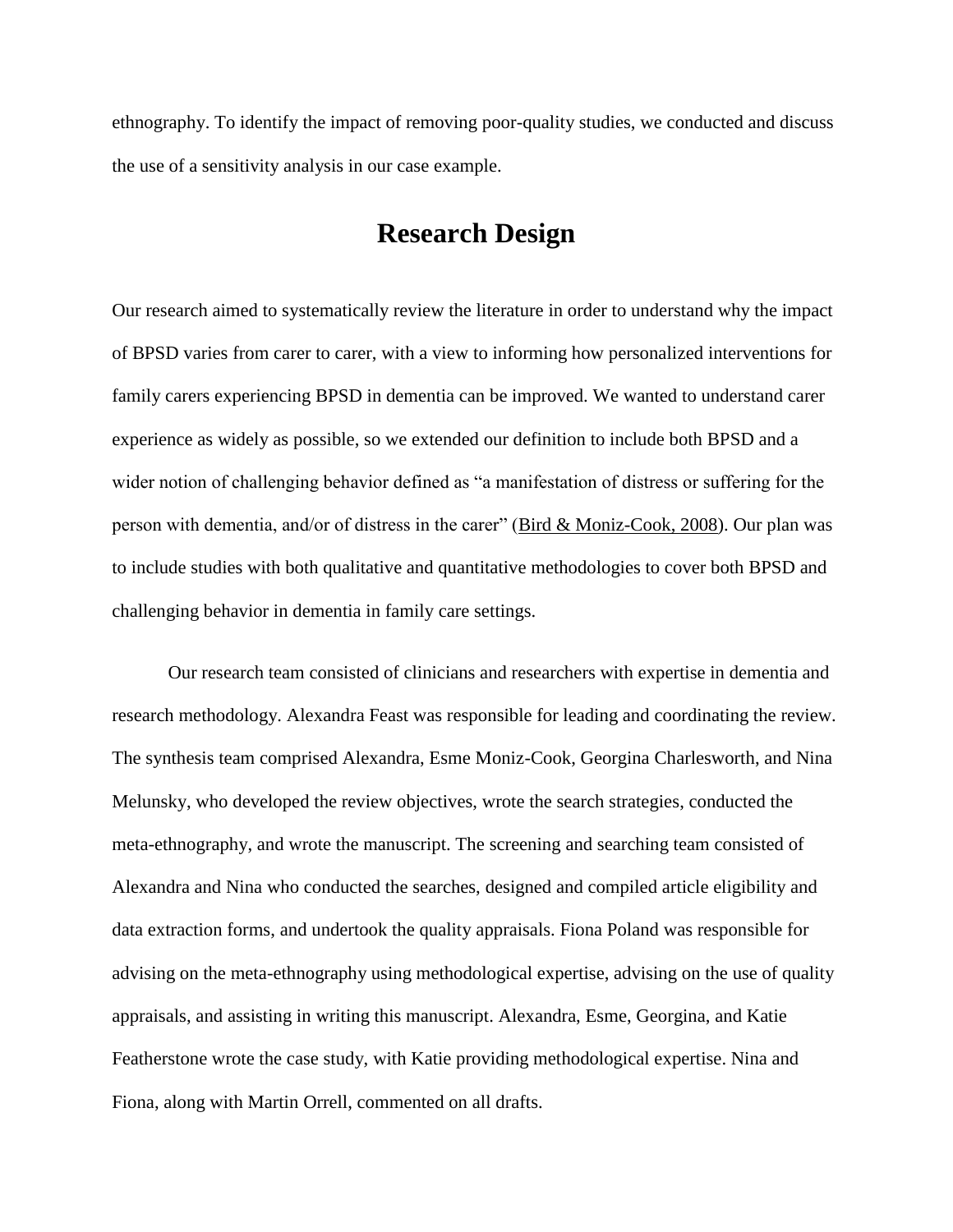## **Method in Action**

Figure 1 illustrates the seven steps of [Noblit and Hare's \(1988\)](#page-28-0) meta-ethnography and is described in more detail in the following subsections.

Figure 1.

Caption: Seven steps of [Noblit and Hare's \(1988\)](#page-28-0) meta-ethnography.

## **Getting Started**

The initial process when conducting any systematic literature review is to develop a protocol, which includes definitions of key terminology, guidance surrounding the search, the selection and the synthesis. Our search terms were guided by the two definitional approaches to our topic: BPSD and challenging behavior in dementia; and the setting of our research enquiry which was family care rather than in nursing homes.

The search terms were organized into three major clusters: dementia, challenging behavior, and family carers. Some of these terms are outlined as follows:

*Dementia*—mental disorders, organic brain syndromes, aids dementia complex, dementia with Lewy bodies, vascular dementia, and Alzheimer's disease.

*Challenging behavior*—behavioral and psychological symptoms in dementia, neuropsychiatric symptoms, behavior disorders, and behavioral problems.

*Family Carers*—elder care, significant others, carers, family, daughters, and carer burden.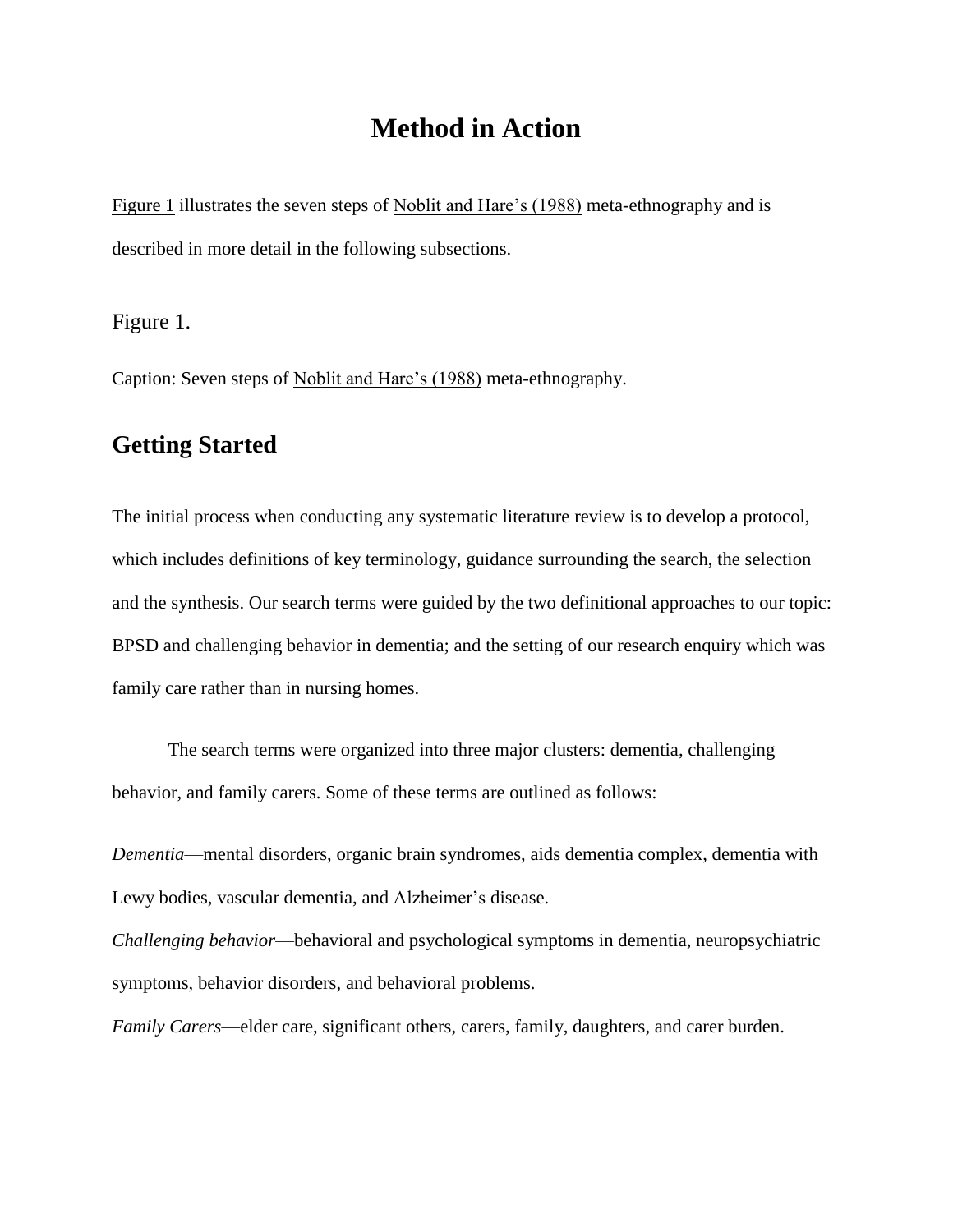The synthesis team made an explicit decision not to include search terms which specified study design, or to impose an eligibility criterion which could specify the design. Thus, we chose a method which was capable of synthesizing data from different study designs.

We conducted a systematic search of six electronic databases: PsycINFO, CINAHL EBSCO (Cumulative Index to Nursing and Allied Health), MEDLINE, EMBASE, Web of Science (including Science Citation Index Expanded [SCI-EXPANDED], Conference Proceedings Citation Index-Science [CPCI-S], Social Science Citation Index [SSCI], Conference Proceedings, Citation Index-Social Science & Humanities [CPCI-SSH], and OpenGrey). Search terms were modified for each database..

In line with our definition and setting of our subject area, and our methodology associated with high-quality articles (defined initially as "peer reviewed") that we could examine in depth, we used the following criteria to select articles.

#### *Inclusion Criteria*

- Peer-reviewed original articles.
- Studies published in English only.
- Studies published between 1980 and April 2012, since the topic of care in family settings had begun to emerge in the literature in the 1980s (Aneshensel, [Pearlin, Mullant, Zarit, &](#page-25-3)  [Whitlach,](#page-25-3) 1995), and our work was conducted in 2012.
- Family carers (not paid) supporting a relative or friend with dementia at home (not in residential care).
- The article must contain a family carer's account of BPSD and/or reason(s) why they felt these were challenging.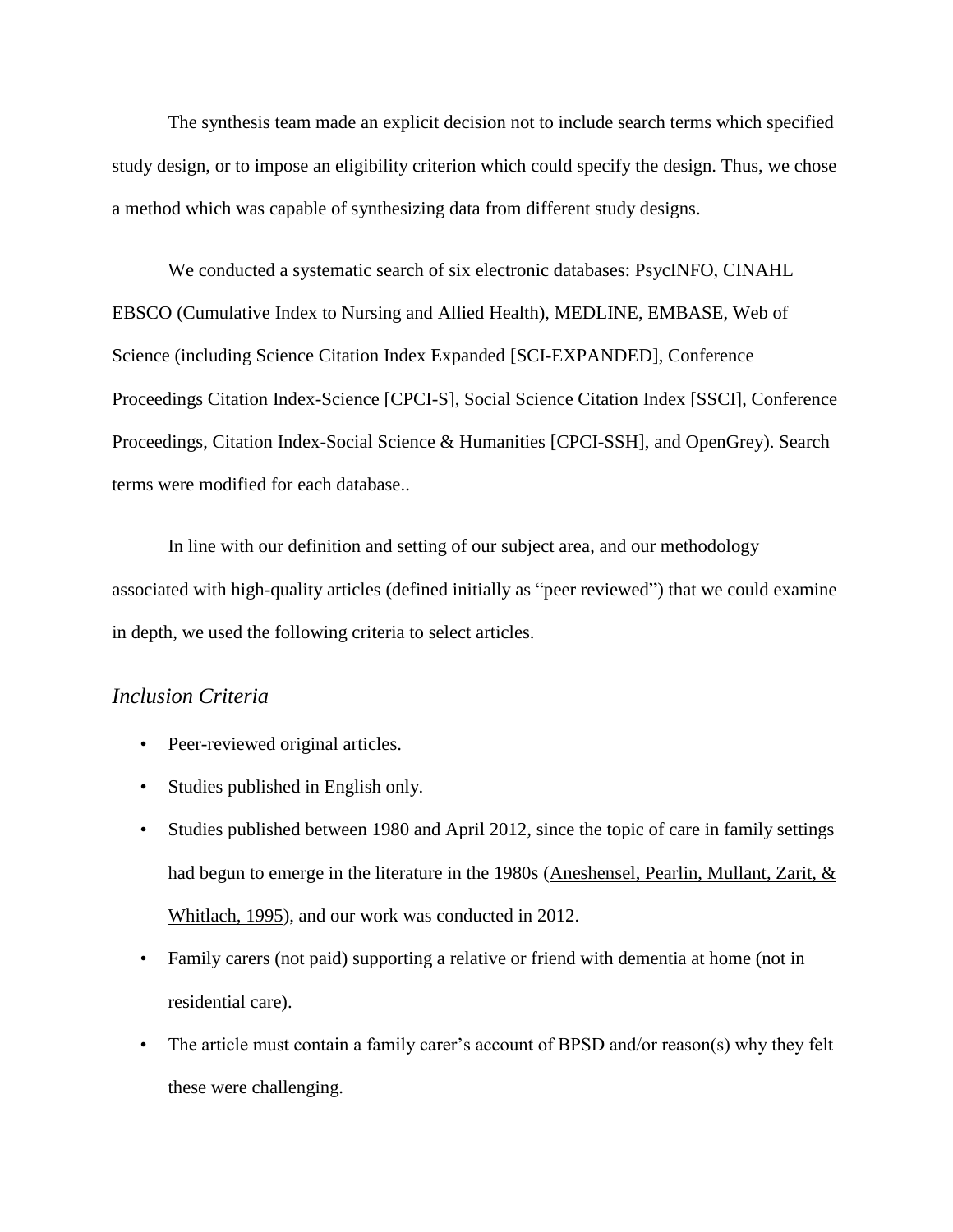#### *Exclusion Criteria*

- Reviews.
- Conference proceedings, conference abstracts, theses, supplements, reports, letters, and non-peer-reviewed articles.

After searching the six electronic databases, we identified a total of 10,375 articles and exported them into a reference managing software [\(Endnote \(n.d.\)](#page-26-2) Version X5, Clarivate Analytics), where subsequently duplicates were removed. For more case examples of search strategies please refer to Aoife M. O'Brien and Conor Mc Guckin's *The Systematic Literature Review Method: Trials and Tribulations of Electronic Database Searching at Doctoral Level.*

## **Deciding What Is Relevant to the Initial Interest**

Alexandra and Nina read the titles and abstracts of all references. Of those initial references, 518 studies met the inclusion criteria and were carried forward for assessment of the full-text. Reasons for exclusion at this stage were mainly due to the article not including people with dementia. Following the full-text assessment, 70 studies met the eligibility criteria since they included data of interest. At this stage, articles were primarily excluded if they did not provide an account explaining why behaviors were perceived as challenging. Unlike meta-analyses, which follow the PRISMA reporting guidelines, there are no guidelines for this stage of meta-synthesis.

It was during this stage that the volume of studies started to become unmanageable, so we sought advice from meta-ethnographical experts (Dr. Shaw, Dr. Pound, Dr. Malpass, and Professor Britten), whom we identified via their publications and contacted via email. Each of the experts advised that meta-ethnographic reviews do not usually consist of more than 20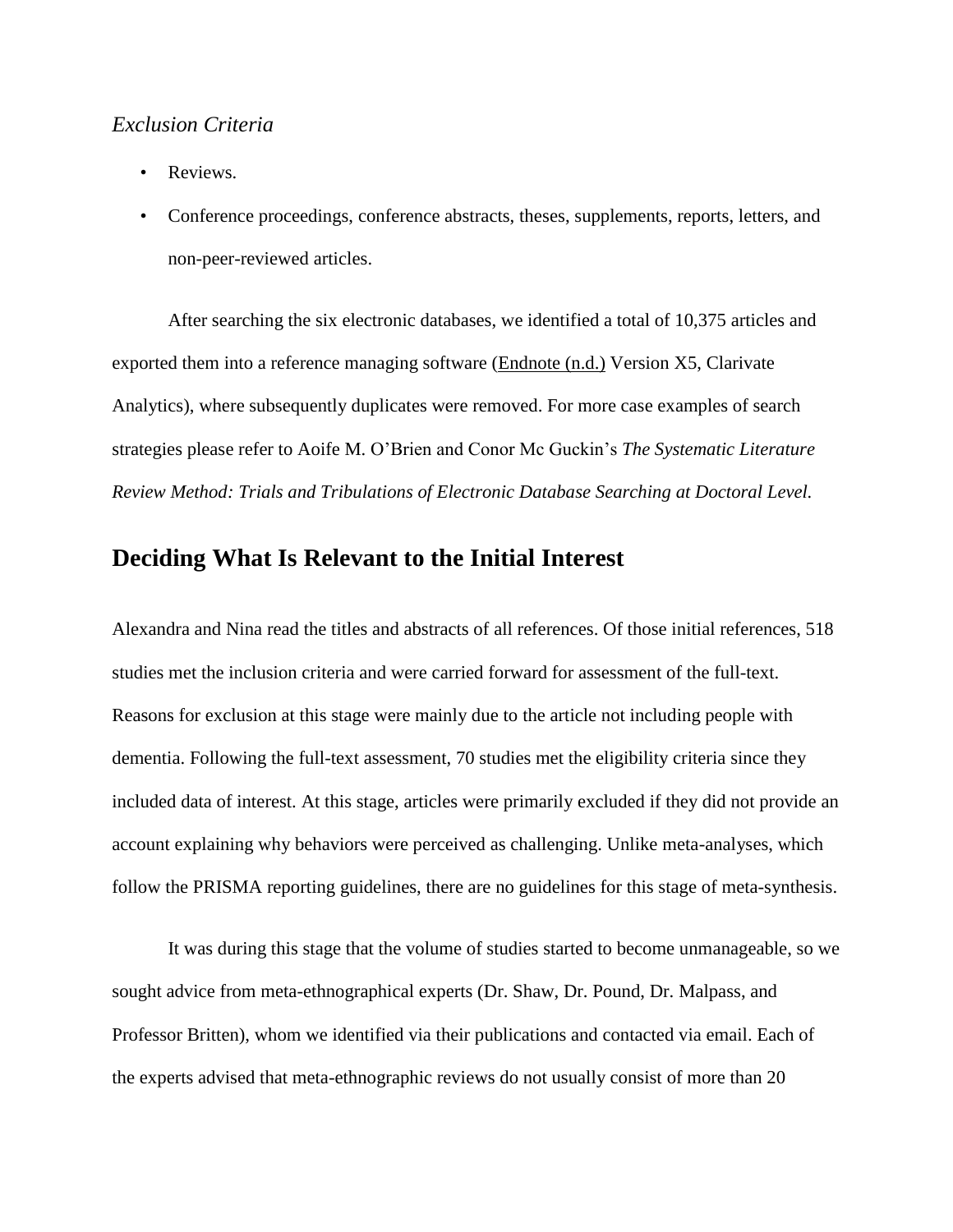studies, and that our high number of 70 studies would be likely to threaten the interpretative integrity and validity of the meta-ethnographic process.

Because pf the lack of guidance on reducing the number of studies, the review team, based on the advice from the meta-ethnographical experts, discussed and agreed that a systematic solution would be to implement a quality threshold, using two quality appraisals, which would address the balance between quality and quantity, thus reducing the included number of studies to 25.

In comparison to meta-analyses of quantitative studies, quality appraisals tools such as the Levels of Evidence approach (LOE; [http://www.cebm.net/levels\\_of\\_evidence.asp#levels\)](http://www.cebm.net/levels_of_evidence.asp#levels) are common. This quality appraisal tool provides guidance for reviewers to assign a LOE grade to studies according to the Oxford Centre for Evidence Based Medicine (CEBM). LoE grades range from 1to 5 with lower numbers indicating higher quality. Randomized controlled trials (RCTs) with narrow confidence intervals and 80% or more participant follow-up are graded as Level 1 studies, and single case reports are graded as Level 5. However, this type of quality appraisal was not appropriate, as we did not wish to exclude studies based on their research design. We therefore chose quality appraisals designed for qualitative study designs, and then all types of quantitative study designs.

This decision was reflected in our revised protocol where we added additional inclusion criteria: studies of high quality with over 70% on the Critical Appraisal Skills Programme (CASP) checklist (2006) or over 75% on the [Downs and Black \(1998\)](#page-26-3) Checklist as described by Nadia [Crellin and colleagues \(2014\)](#page-25-4) and Vanessa [Lawrence, Fossey, Ballard, Moniz-Cook, and](#page-27-2)  [Murray](#page-27-2) (2012). Three reviewers (Alexandra Feast, William Pearson and Charlotte Stoner)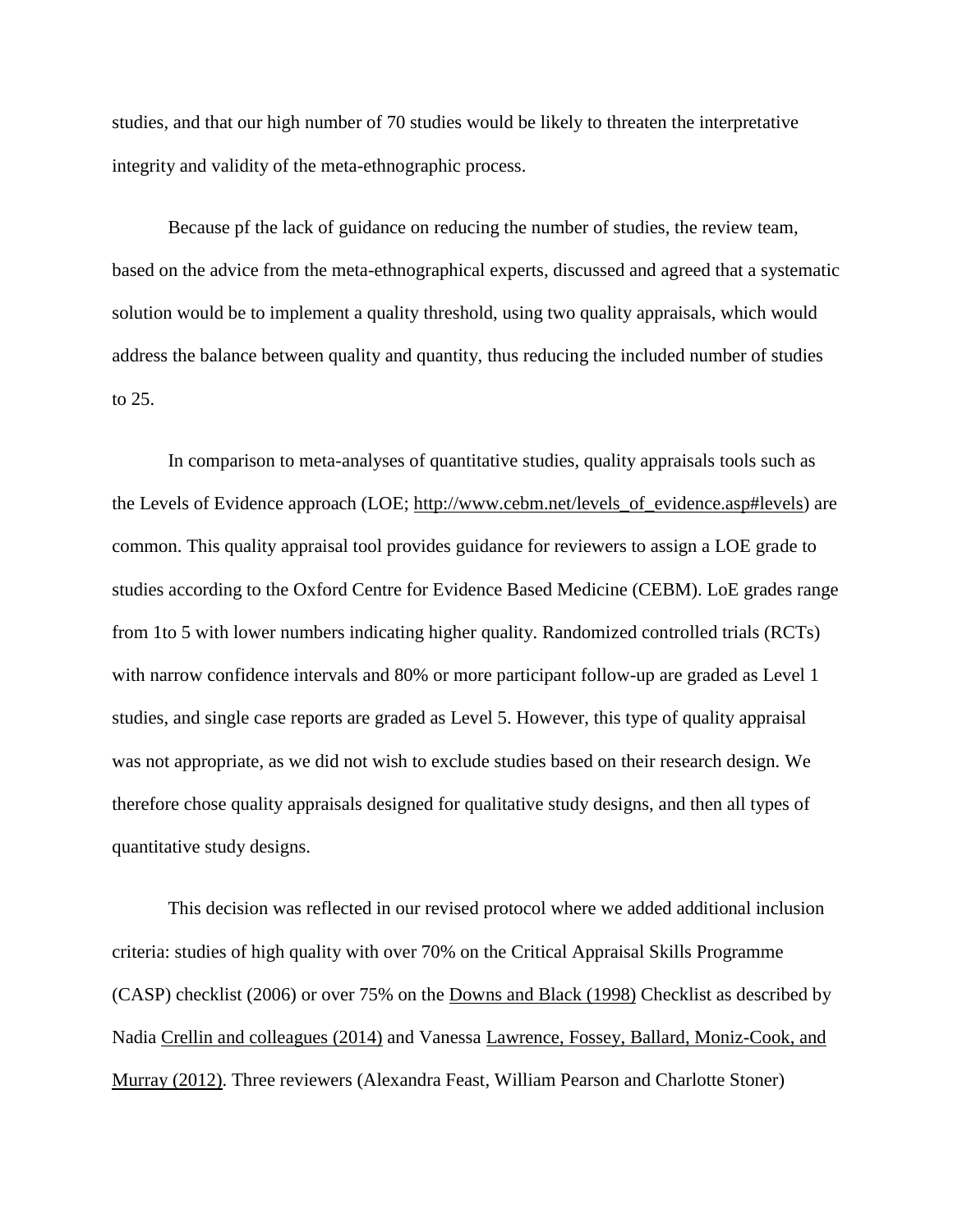assessed the included articles for methodological quality, and disagreements were resolved by discussion.

The first checklist was the Downs and Black Checklist consisting of 27 questions, which we used to assess the quality of quantitative studies by identifying whether the authors have reported elements of the study clearly, whether the findings of the study can be generalized to the population from which the study subjects were derived, and whether there is any evidence of bias affecting the internal validity of the study. We used quality thresholds employed in Crellin and colleagues' recent review: 75% and above were rated as high quality, 50%-74% rated as moderate quality, and lower than 50% were rated as low quality.

The second quality appraisal was the CASP checklist for evaluation of qualitative studies. This consists of 10 questions, which appraise whether the research was valid, ethical, rigorous, clear, of value to research based-literature, present policy, transferable to other populations, and helpful in identifying new areas where research is necessary. Lawrence and colleagues defined a score of 70% and above as reasonable quality, so we used the same cut-off point for inclusion in our study. This pragmatic decision to use this arbitrary cut-off was made to balance the quality and quantity in the absence of other examples or guidance to follow. The article we drew on [\(Lawrence](#page-27-2) et al., 2012) was co-authored by one of our team (Esme Moniz-Cook) and we were aware that at the time of publication, the then reviewers of this article requested such a cut-off point. Thresholds for poor and medium quality remained the same for all study designs. For studies with a mixed-method design, we used the CASP checklist to assess quality.

We calculated Kappa scores to measure levels of inter-rater agreement between researchers. In line with the approach taken by Rona Campbell [and colleagues \(2003\),](#page-25-5) we found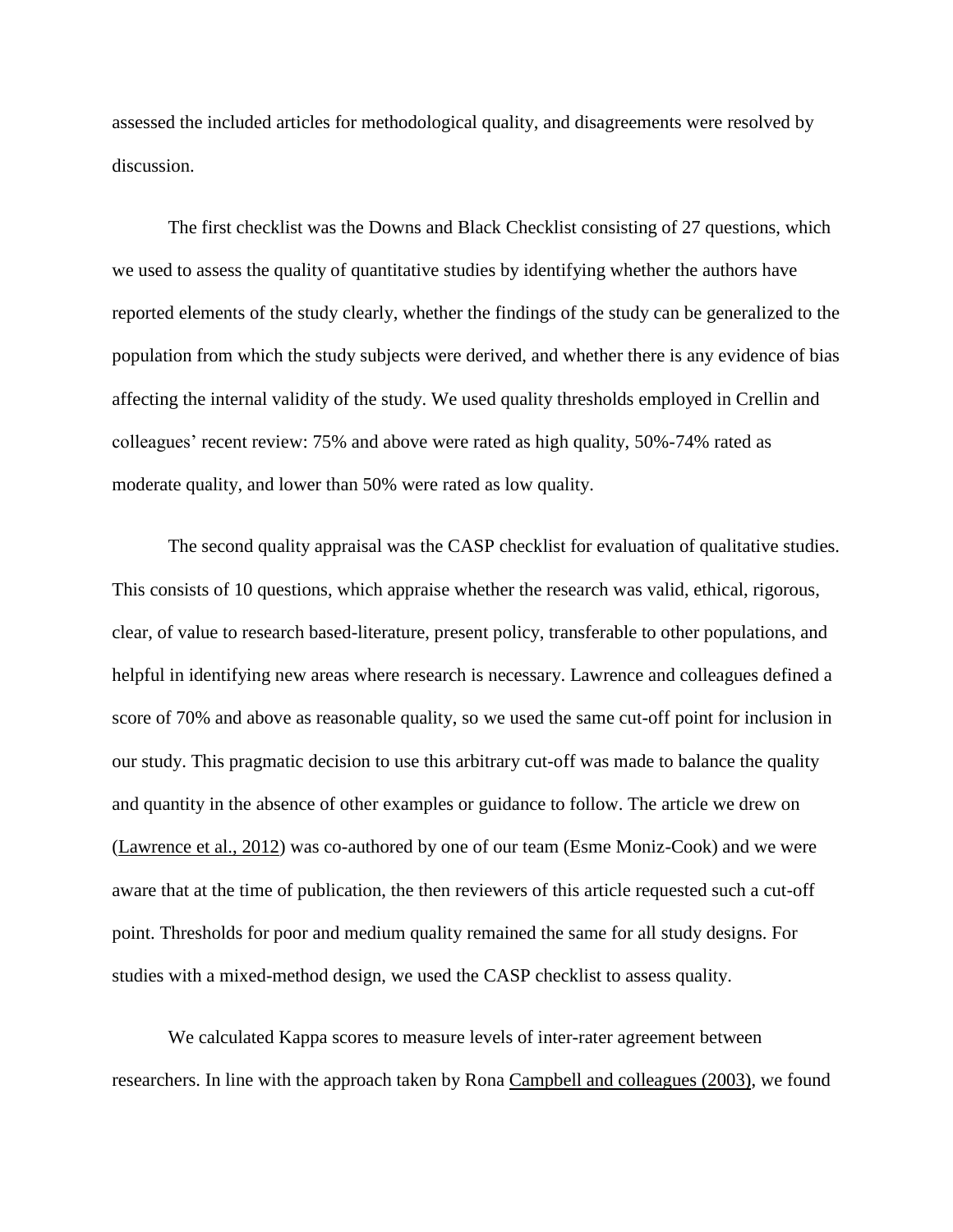that differences between assessors tended to arise because of varying interpretations of some appraisal questions, and varying understandings of the authors' work. Campbell and colleagues also remarked that the reporting of qualitative research methods was often poor, which was the root of most differences of opinion. Our meta-ethnographic review, to our knowledge, has the largest number of included studies with a range of methodologies, and is the only review to use critical appraisal to address the balance between study quality and the number of studies.

#### **Reading the Studies**

It was at this stage that the synthesis process began. To facilitate the learning process, definitions of meta-ethnography terminology are provided in Figure 2.

#### Figure 2.

Caption: Definition of first-, second- and third-order constructs (Noblit & Hare, 1998). (Adapted from the work of [Malpass](#page-27-3) et al., 2009 for this particular review).

During this phase, Alexandra and Nina independently carefully read and re-read the 25 studies which met the inclusion criteria. Subsequently, they extracted data concerning the characteristics of the study samples (family carer and the person with dementia), study setting, methods, and results. This information would later provide the context for the interpretations and explanation of each study, and also aid the development of the line-of-argument analysis. Extracted data were tabulated, with direct quotes or paraphrasing used to preserve the contextual meaning of the first-order constructs wherever possible. An effort was made to ensure secondorder constructs preserved the original terminology used by the authors in the article. Each firstand second-order construct was then extracted independently by Alexandra and Nina. These data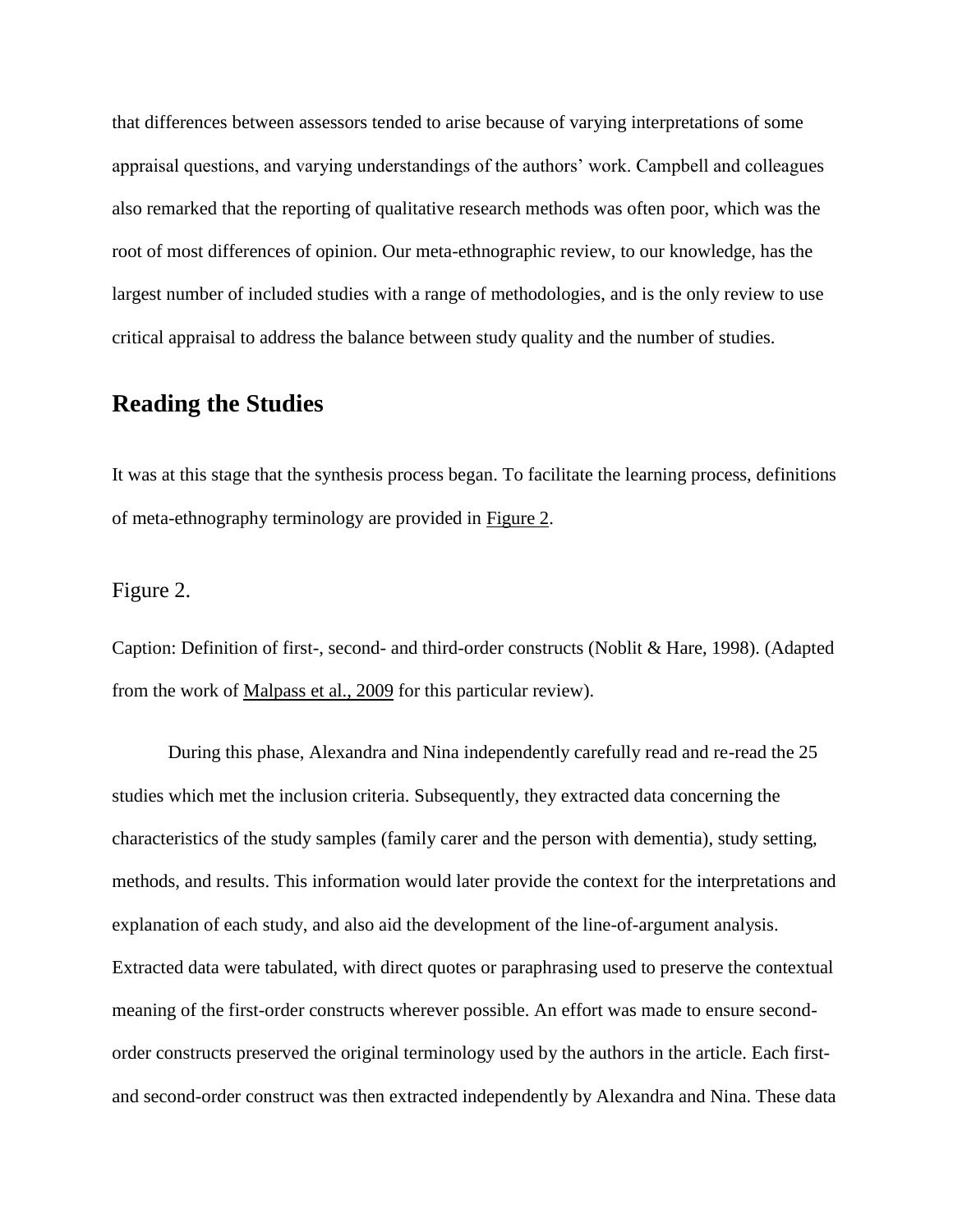extractions were examined and discussed to ensure agreement between Alexandra and Nina and also to ensure the second-order constructs were grounded in family carer-generated data (firstorder constructs), to identify any potential bias on the authors' part.

#### **Determining How the Studies Are Related**

Rona Campbell and colleagues have suggested that the order of synthesising the types of evidence might affect the translation process of the synthesis, since the order in which the reviewer decides to synthesize is in itself is an initial aspect of the process of interpretation. This aspect of meta-ethnography implementation is still underdeveloped and therefore needs to be explored. However, in the absence of guidance, we decided that one way to minimize this potential impact was to organize the included studies alphabetically, regardless of their methodology, before beginning data extraction. Our method of organization consequently involved no initial process of interpretation or judgments of the quality of evidence by methodological approach, and therefore affected the translation process in a procedural manner rather than adding another level of interpretation.

Alexandra and Nina then tabulated the extracted data, with direct quotes or by using paraphrasing to preserve the contextual meaning of the first-order constructs wherever possible. An effort was made to ensure second-order constructs preserved the original terminology used by the authors in the article. Alexandra and Nina independently extracted each first- and secondorder construct. The data extractions were examined and discussed throughout this process to ensure agreement between Alexandra and Nina and also to ensure the second-order constructs were grounded in family carer-generated data (first-order constructs), in order to identify any potential bias on the authors' part.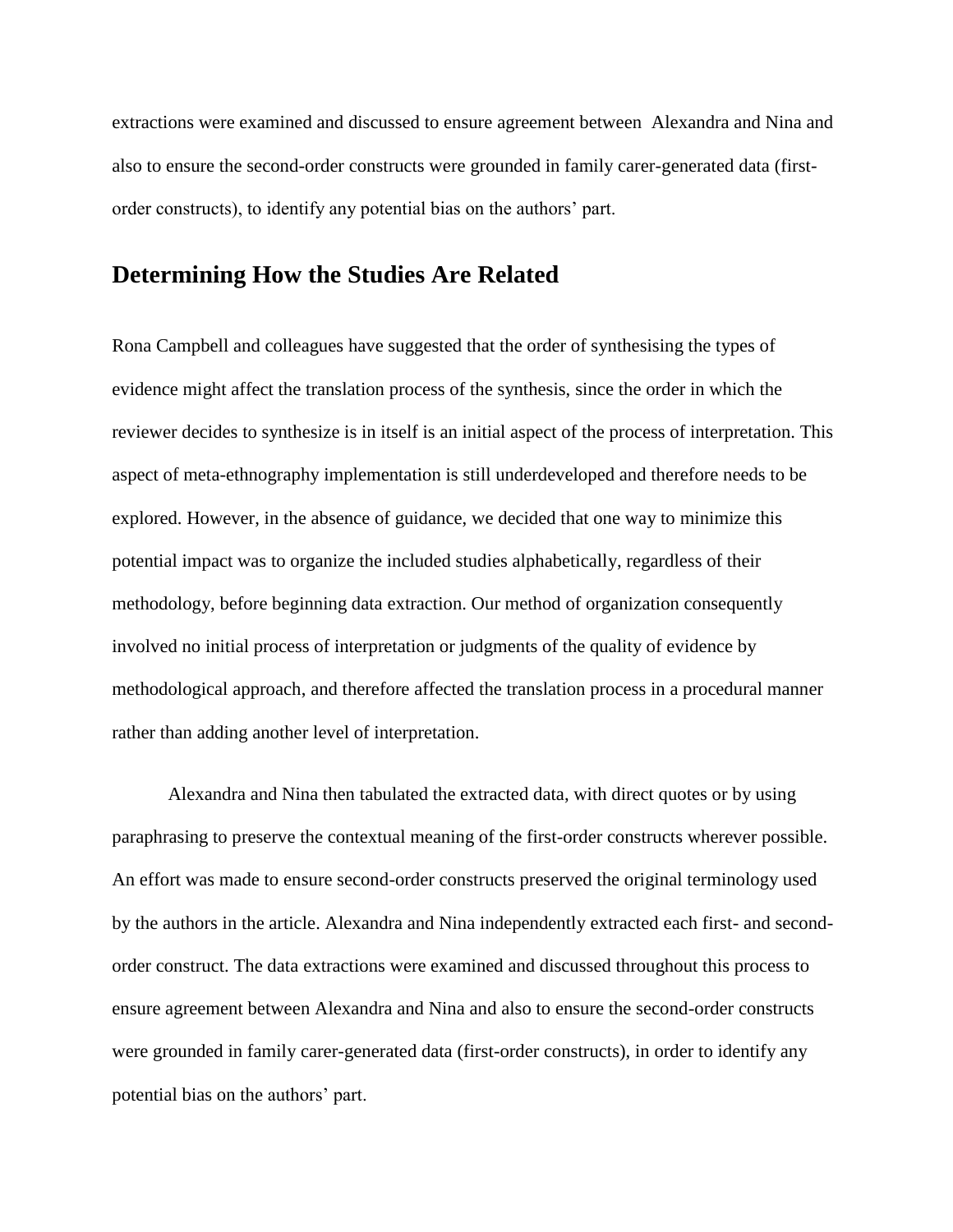Because meta-ethnography was originally developed as a method for synthesizing qualitative data, as we expected, there were no challenges when extracting first-order constructs from the qualitative studies. However, this was not the case with the quantitative studies. Data extraction from standardized questionnaires within the quantitative studies varied in complexity, and typically this was dependent on the quantity of results presented within the articles. Specific examples of the challenges of extracting carers' responses to standardized questionnaires about BPSD in a qualitative form are presented and discussed in the following paragraphs.

It was possible to derive a first-order construct, which stated that behaviors were "challenging due to a relative no longer showing interest", if studies reported "apathy" as measured by the Neuropsychiatric Inventory in the results table [\(Cummings](#page-26-4) et al., 1994), had much higher distress scores, or was the only behavior, which was reported as distressing in comparison to the other types of behavior. However, in cases where, for example, three or four behaviors were reported to elicit similar levels of distress, it was not possible to extract "BPSD are challenging" as a first-order construct. In these situations, we agreed to extract data concerning the top 5 most challenging behaviors and the reasons why, to follow a systematic process for all included studies, which in turn, also made the synthesis more manageable.

Extracting second-order constructs from quantitative and mixed-method studies was less problematic, because with these data the authors' interpretation of carers' views were all qualitative . A further challenge we encountered when including quantitative and mixed-method studies was that the methods and resulting data were typically weighted toward the structure of the questionnaire, for example, the Neuropsychiatric Inventory. Because of this, it was not possible to extract first- or second-order constructs for 6 (24%) of the included studies since they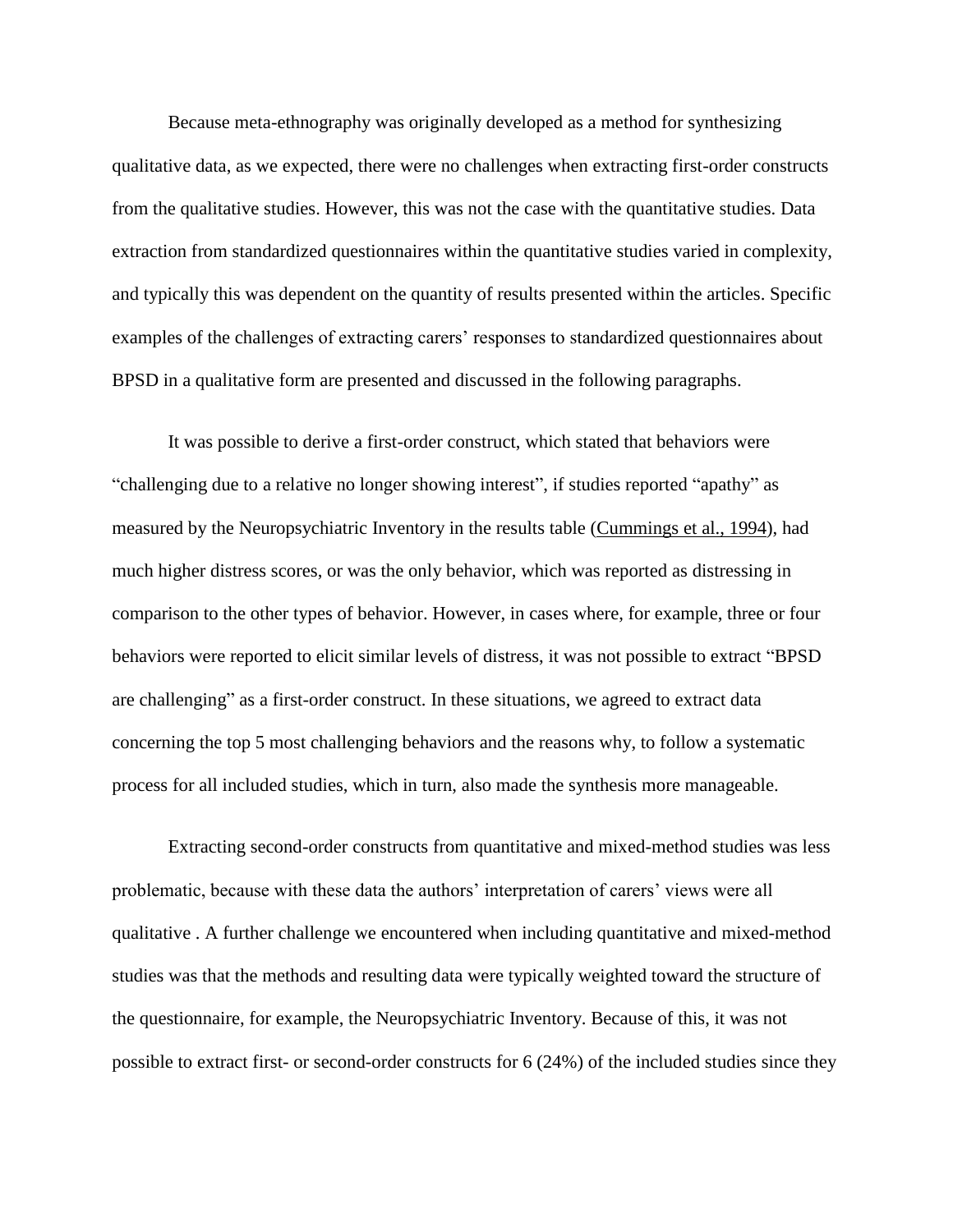did not offer data for synthesis that focused on identifying the underlying reasons why carers might be distressed by BPSD.

#### **Translating the Studies Into One Another**

Following the extraction of the first- and second-order constructs, [Noblit](#page-28-0) and Hare (1988) recommend creating a list of themes for each included study. This helps to facilitate the process of exploration, juxtaposition, and comparison. From this stage onwards, translation occurs. Translation describes the notion that the review author no longer uses the terminology presented in the included articles, but uses their own "interpretative language" to identify themes related to the review question. This means imposing another level of interpretation, but no further conceptual development [\(Malpass](#page-27-3) et al., 2009). Alexandra and Nina independently identified the themes for each included study, which were used to summarize the information from the firstand second-order constructs, while taking special care to preserve the original contextual meaning of the family carers. Alexandra and Nina discussed these themes to ensure reliability, at which point any discrepancies were discussed until a resolution was achieved.

## **Synthesizing Translations**

Alexandra and Nina then independently performed reciprocal and refutational analysis to summarize shared themes across studies.

Similarly, overarching themes, known as third-order constructs, were identified and developed across the data (reciprocal synthesis), and any contradictions between studies were also explored (refutational synthesis) and explained within theme categories (differences between themes were grouped) and within each third-order construct. Conceptual maps were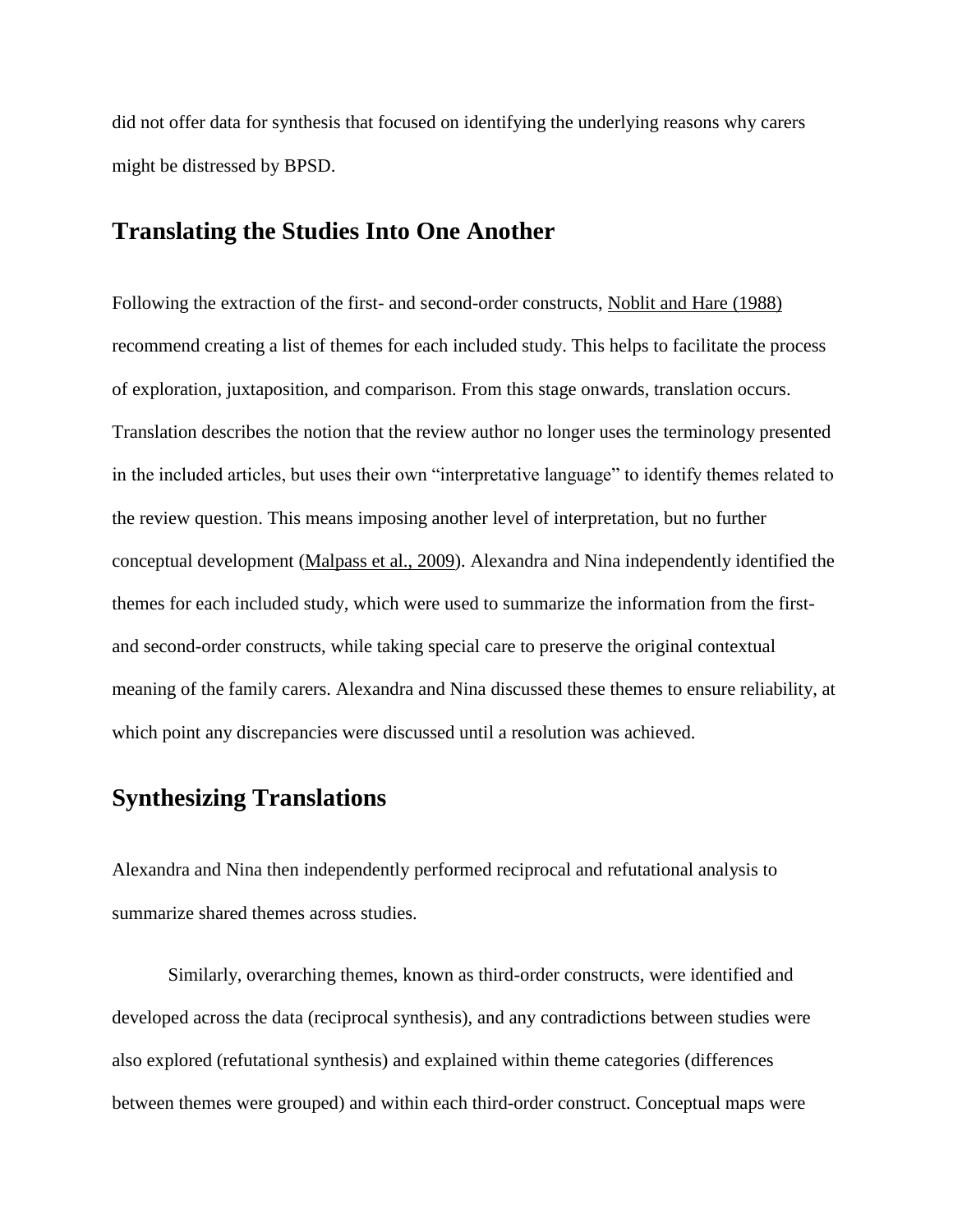created for each third-order construct to aid in the organization process, and to illustrate the relationships between the themes and theme categories.

This meant that similar themes were grouped together through the process of reciprocal synthesis, for example, "repetitive interactions" and "decline in conversation" were summarized within the theme category of "changes in communication." These theme categories and thirdorder constructs were continually evolved by reciprocal synthesis using reviewer interpretation to create an overarching term which represented the sub-themes appropriately. Alexandra and Nina discussed these themes until agreement was achieved.

A line-of-argument analysis was constructed from the third-order constructs. The aim was to depict the most appropriate understanding of the reasons for variation in family caregiver responses to BPSD. The line-of-argument approach means that there is an interpretation of the relationship between themes, which further emphasizes a key concept that may be hidden within individual studies, in order to discover the whole from a set of parts [\(Noblit](#page-28-0) & Hare, 1988). This higher level interpretative synthesis is explanatory in nature, thus providing scope for developing new insights. In this case, our aim was to improve understandings of why there is wide variation in caregiver responses to BPSD, and to conduct a detailed study of the similarities and differences of the included studies by writing an integrated, cohesive narrative within a new interpretative context [\(Noblit](#page-28-0) & Hare, 1988).

The draft synthesis was presented to the entire review team, which included two research psychologists (Alexandra and Nina), an old-age psychiatrist (Martin), two clinical psychologists (Georgina and Esme), and a qualitative researcher (Fiona). Georgina, Esme, Alexandra, and Nina were especially involved in the line-of-argument. The wider review team were asked for their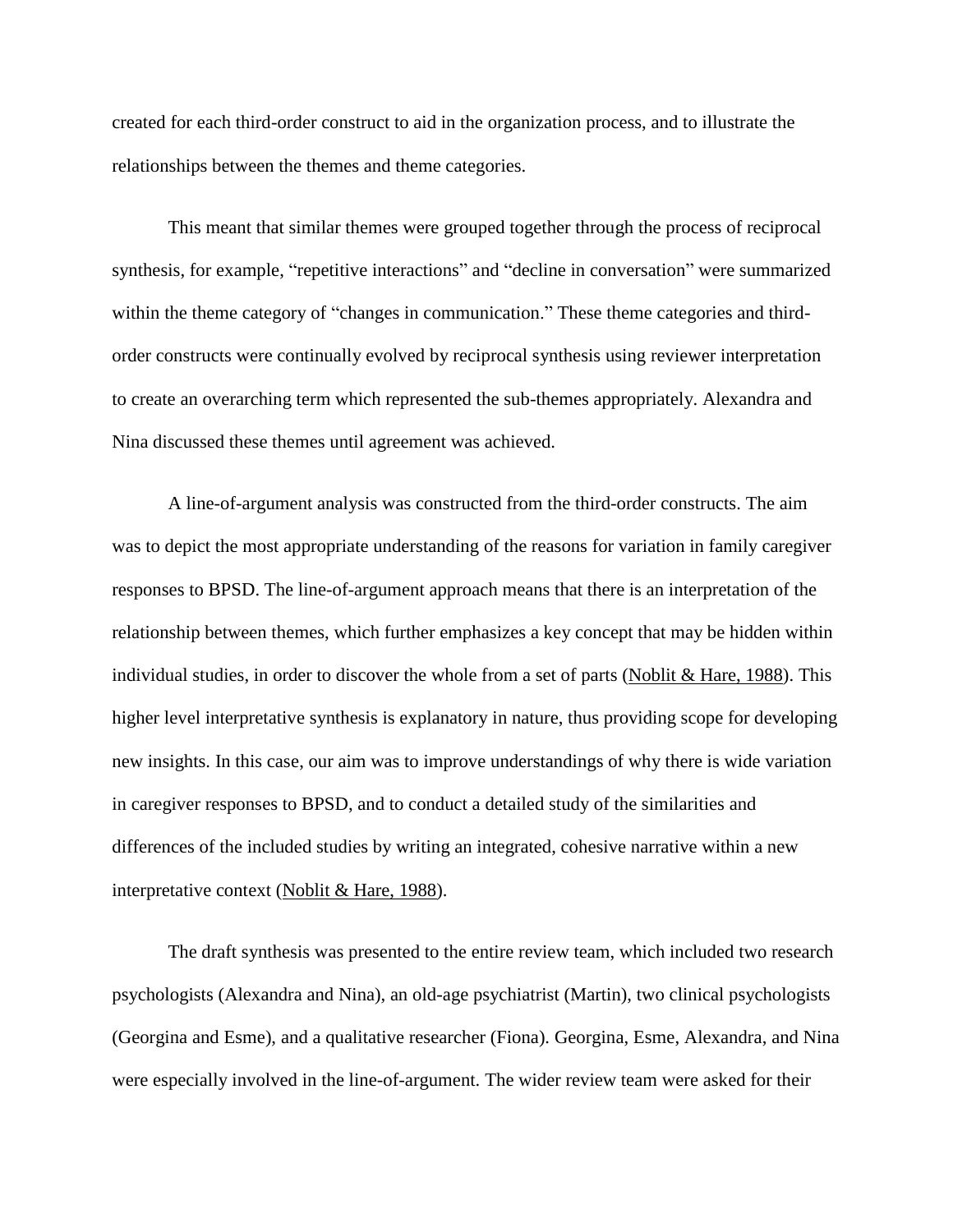critique of the synthesis. This included asking for clarification of theme identification, and the relationships between and within the third-order constructs. Thus, different team members can create different translations across the included articles, and consequently develop a different theoretical overview compared with other teams. Validation within a meta-ethnography is about demonstrating rigor through a repeatable and systematic process. This has been achieved by following [Noblit and Hare's \(1988\)](#page-28-0) seven-stage process and having two independent team members involved in each stage of the process.

## **Expressing the Synthesis**

The aim of the final stage of the synthesis was to express it in a way that communicates the findings to its audience effectively. This is reflected by Noblit and Hare, who stated that "the worth of any synthesis is in its comprehensibility to some audience" (p. 82). We believe that we achieved this aim by publishing a high-quality paper in the *British Journal of Psychiatry* [\(Feast,](#page-2-1)  [Orrell, Charlesworth, Melunsky, Poland, & Moniz-Cook, 2016\)](#page-2-1), and an accessible blog requested by the Atlas of Science [\(http://atlasofscience.org/understanding-why-behaviours-are](http://atlasofscience.org/understanding-why-behaviours-are-challenging-for-dementia-family-carers/#more-13749)[challenging-for-dementia-family-carers/#more-13749\)](http://atlasofscience.org/understanding-why-behaviours-are-challenging-for-dementia-family-carers/#more-13749).

## **Additional Step in Meta-Ethnography: The Use of Sensitivity Analyses**

To discover whether the outcome of the synthesis and the line-of-argument analysis would have been different if we had included all 70 studies, even though they were of varying quality, we conducted a sensitivity analysis. All data extracted were examined, and we conducted a metaethnographic synthesis to encompass all 70 studies. We identified that the additional theme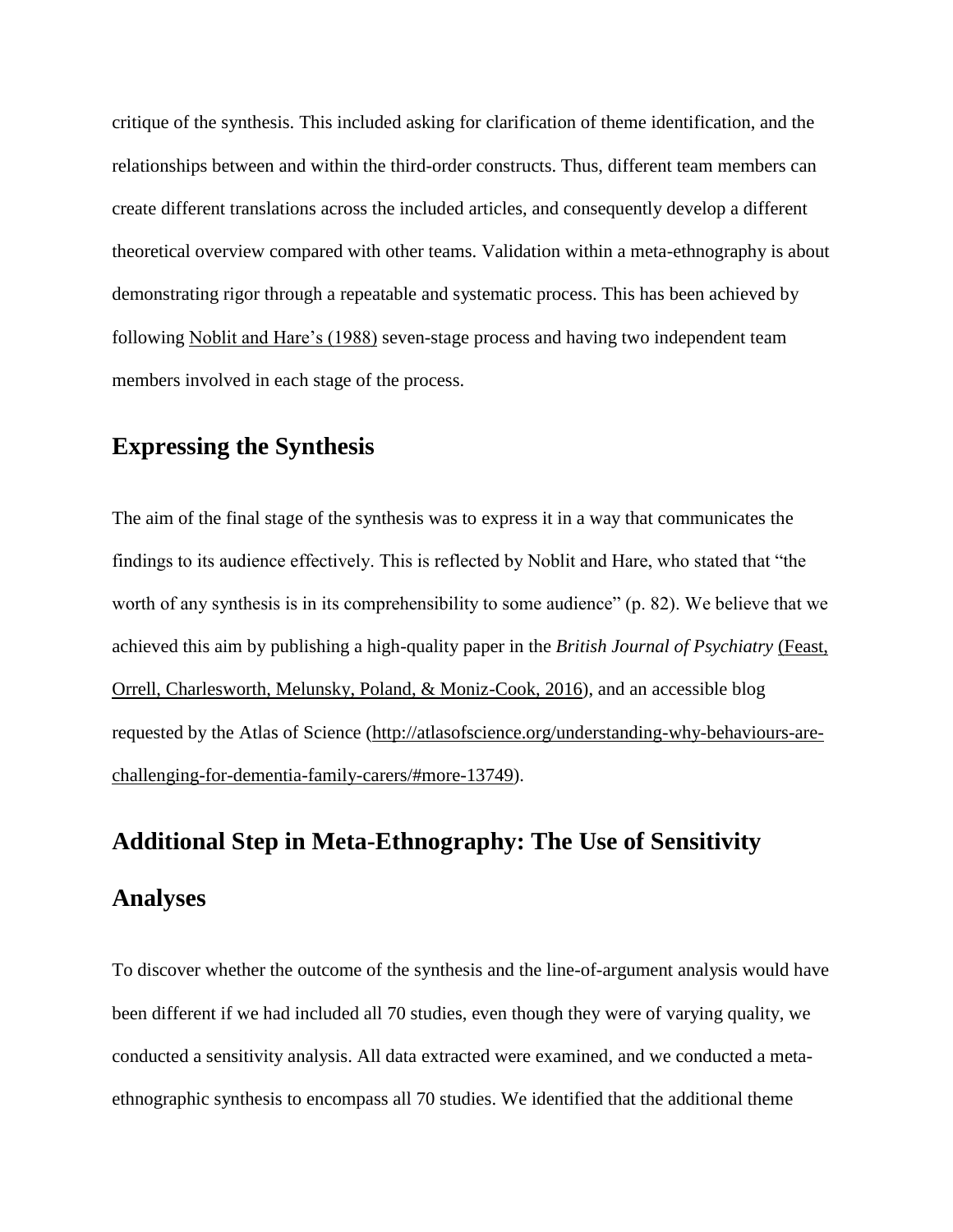categories (e.g., "carers are most critical when behaviors are perceived to be deliberate" and "carers struggle to understand and accept change in the relationship") would have been created during reciprocal synthesis with the identified themes and sub-themes from the poor and moderate quality studies. However, the final third-order constructs ("feeling bereft," and "misunderstandings about behavior due to perceived transgressions against social norms") were identified solely through the synthesis of high-quality studies and would have remained the same if the wider sample of studies was included. We believe that this is because the third-order constructs still represent the information reported in the poor and moderate quality studies, and subsequently so does the resulting line of argument.

Our study, presented in this case study, supports the observation of Campbell and colleagues that weak studies in qualitative syntheses contribute minimally to any synthesis. However, the exemplar synthesis included quantitative as well as qualitative studies, and there is no established method of using a form of sensitivity analysis for this approach.

## **Lessons Learned**

The following three key areas which must be understood to conduct a meta-ethnography. Most importantly it is crucial to be aware of the potential challenges which can occur when synthesizing diverse types of data prior to starting your meta-ethnography. Furthermore, it is advantageous to use a quality appraisal for the reduction of included studies, and finally a sensitivity analysis can be employed to determine how the use of a quality appraisal can impact on the line of argument.

## **Synthesis of Qualitative and Quantitative Studies**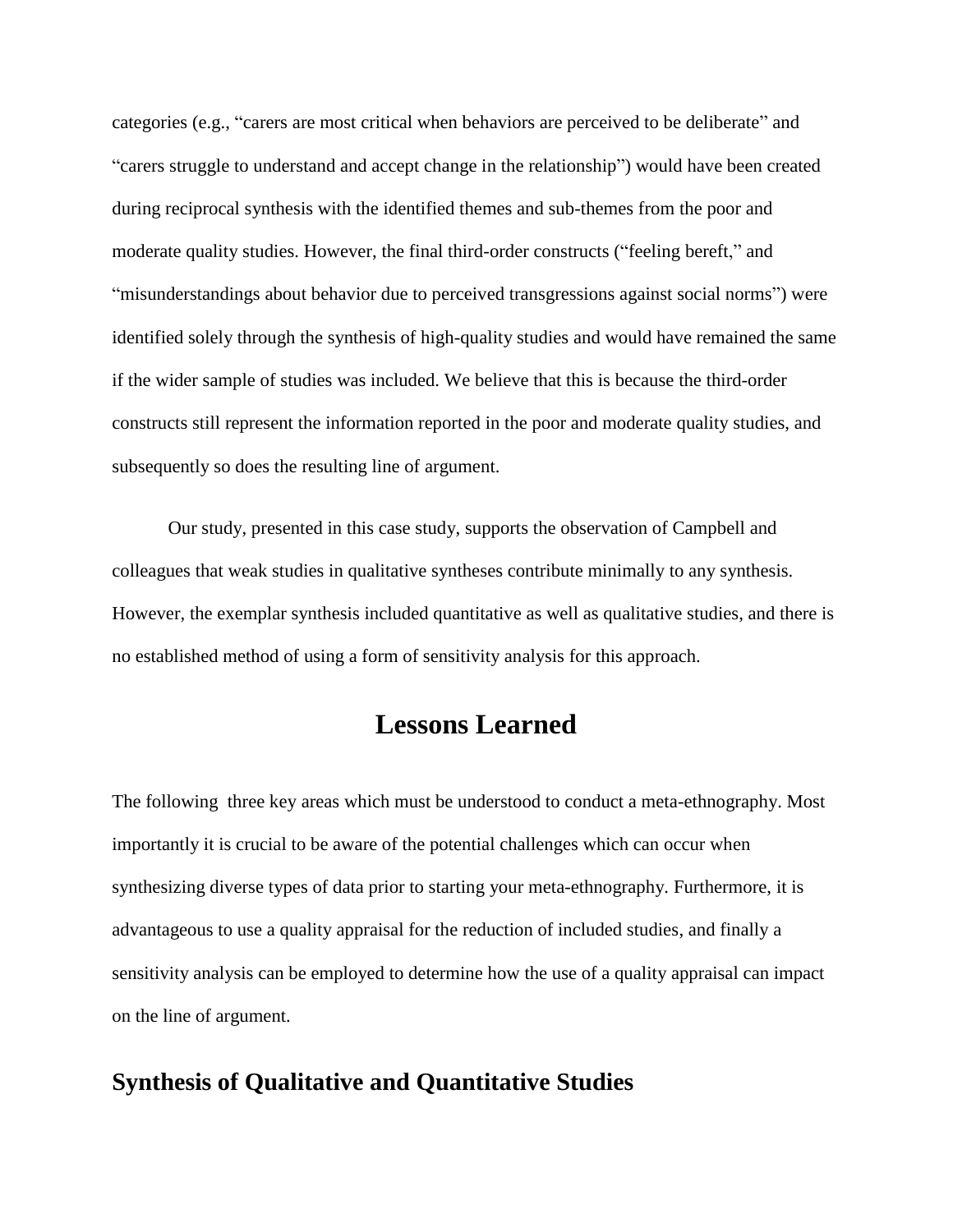Prior to conducting a meta-ethnography, we urge future reviewers using this methodology to ensure that their research question can be answered by extracting first-order and second-order constructs from quantitative and mixed-method studies. We recommend carrying out a scoping search and trial data extraction to identify likely articles and assess first, how easily the data can be extracted from quantitative articles, and second, whether articles are heavily weighted toward the common assessments/questionnaires used in the included studies (such as the Neuropsychiatric Inventory). If problematic, it might be necessary to use a different methodology for the synthesis.

Few researchers have explained clearly how they have integrated quantitative evidence into a qualitative synthesis [\(Dixon-Wood et al., 2005\)](#page-26-1). We recommend following the example of this case study, and the approach by Elizabeth Barley and colleagues, which provide guidance on how to organize the included studies prior to data extraction, and translation, how to agree on approaches to extracting data from quantitative studies in advance, and how to follow the guidance on synthesizing qualitative and quantitative findings.

## **Finding the Balance Between Quality and Quantity**

The relative importance given to study quality when including studies within any synthesis has been debated [\(Dixon-Wood et al., 2005\)](#page-26-1), with only a small minority of researchers assessing the quality of individual studies as a precursor to a meta-ethnographic synthesis.

Despite this debated issue, during our case study we successfully employed quality appraisals to reduce the number of included studies to keep the socio-cultural context of each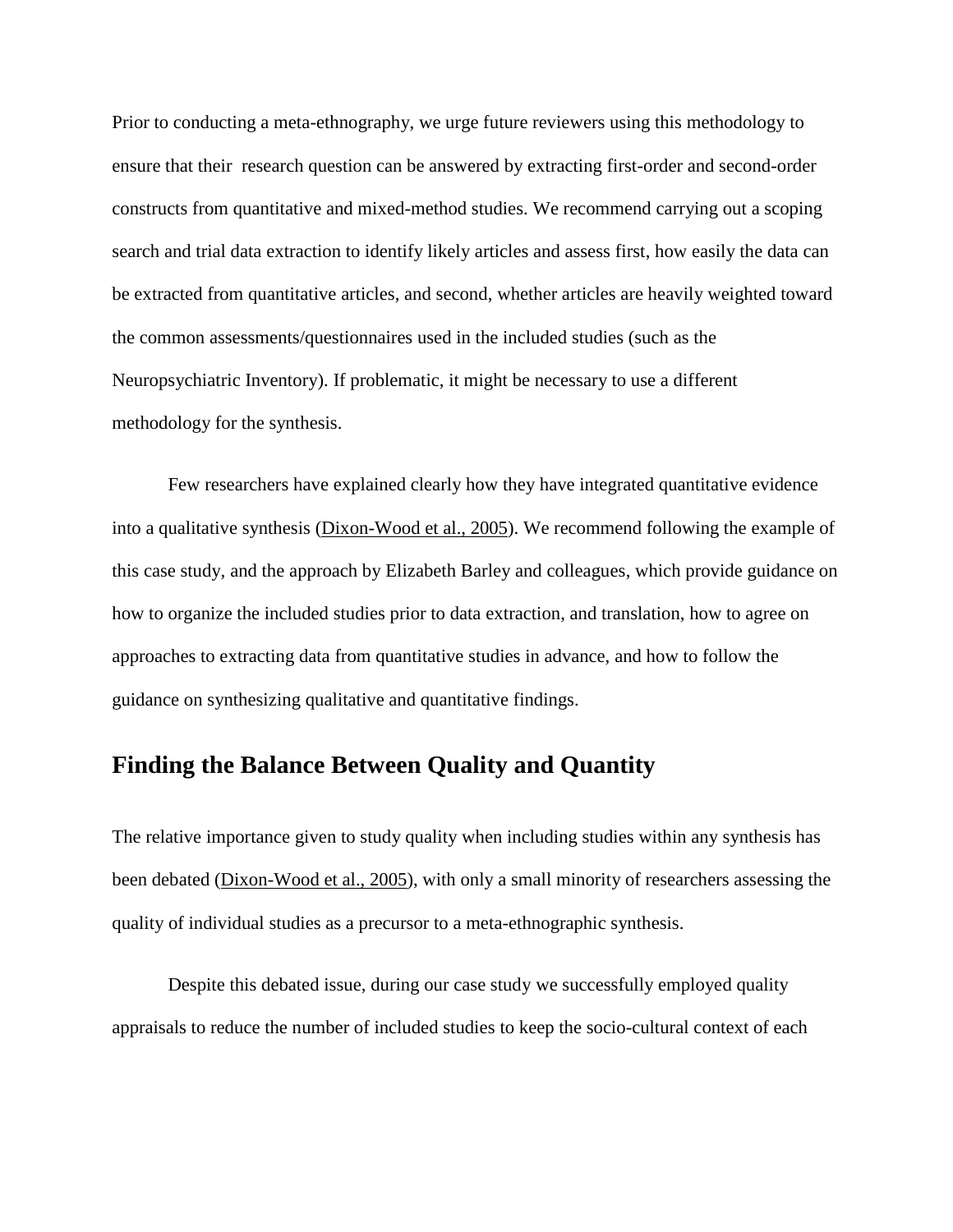study alive, which is a key recommendation made by experts in the meta-ethnographical approach.

We stress to future reviewers that if your eligibility criteria are likely to return a large amount of included studies is important to discuss with the wider review team whether you would wish to impose a quality criteria to make the synthesis more manageable. We recommend that you identify how many studies are likely to be included, consult with meta-ethnographical experts, and agree upon the use of quality appraisals with the review team when writing your protocol.

## **The Impact of Including Poor Quality Studies**

Due to our decision to impose a quality criteria (and subsequently exclude poor and medium quality studies) to manage the amount of included studies, we wanted to ascertain if including poor- and medium-quality studies would have affected the line of argument.

Sensitivity analyses are common in quantitative meta-analyses, and are used to determine if the findings are robust to the method used to obtain them. In the absence of guidance for using a sensitivity analysis in qualitative syntheses, we recommend the use of our method to identify whether your line of argument has been affected by the implementation of quality appraisals. Although it is not a standard aspect of meta-ethnography, using a sensitivity analysis as described in our case study is likely to be helpful to future reviewers who wish to determine whether the quality of included studies affects the outcomes of their review.

## **Conclusion**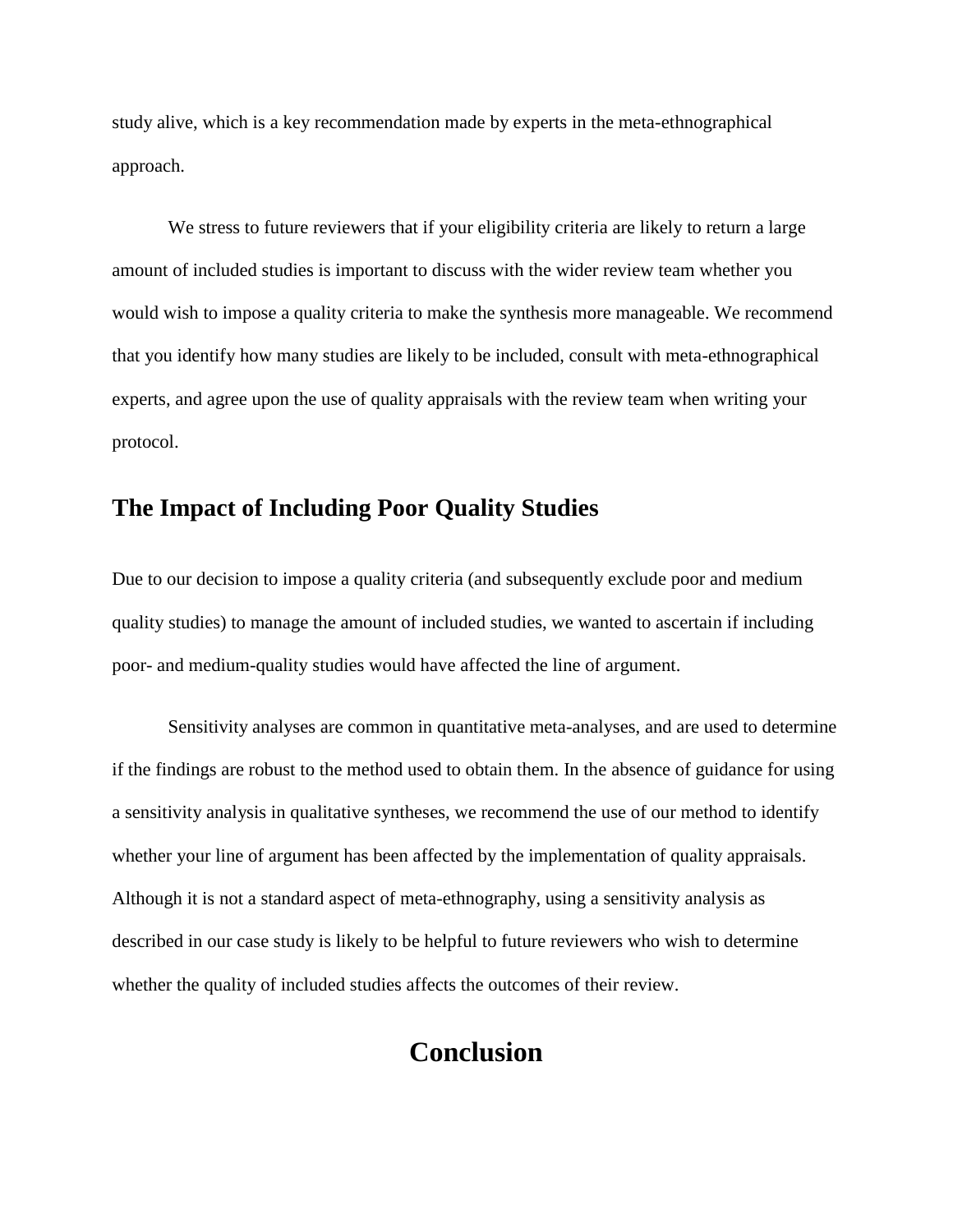Readers can use meta-ethnography to successfully synthesize qualitative and quantitative studies, as demonstrated by our case study. Its productiveness can be seen in our example, which, by synthesizing qualitative and quantitative studies, has advanced our specific understanding of the reasons underlying variation in caregiver responses to BPSD. This is evidenced by the emergence of our new conceptual insights, which uncovered the underlying caregiver belief that their relative would inevitably lose their "personhood" to dementia.

This strengthened meta-ethnographic approach can also benefit future clinicians and policy-makers in their area of interest because it allows the use of the variety of studies available to them. Dixon-Woods and colleagues note an urgent need to develop rigorous methods for synthesizing diverse evidence, since policy makers, practitioners, and the patients they serve should be able to benefit from the range of evidence available. Barley and colleagues also synthesized both qualitative and quantitative studies successfully to develop new conceptual insights.

Our review has added to the rigor of meta-ethnography methodology in systematic reviews by demonstrating how diverse forms of evidence can be synthesized in a meaningful way. Readers are now equipped with guidance on how to manage a meta-ethnography with a potentially unwieldy amount of articles to be included. Furthermore, readers have a greater knowledge of how, and can measure via the use of a sensitivity analysis whether, poorer quality studies have affected their meta-ethnographic results.

## **Exercises and Discussion Questions**

1. Explain why meta-ethnography can be an appropriate method for a systematic review.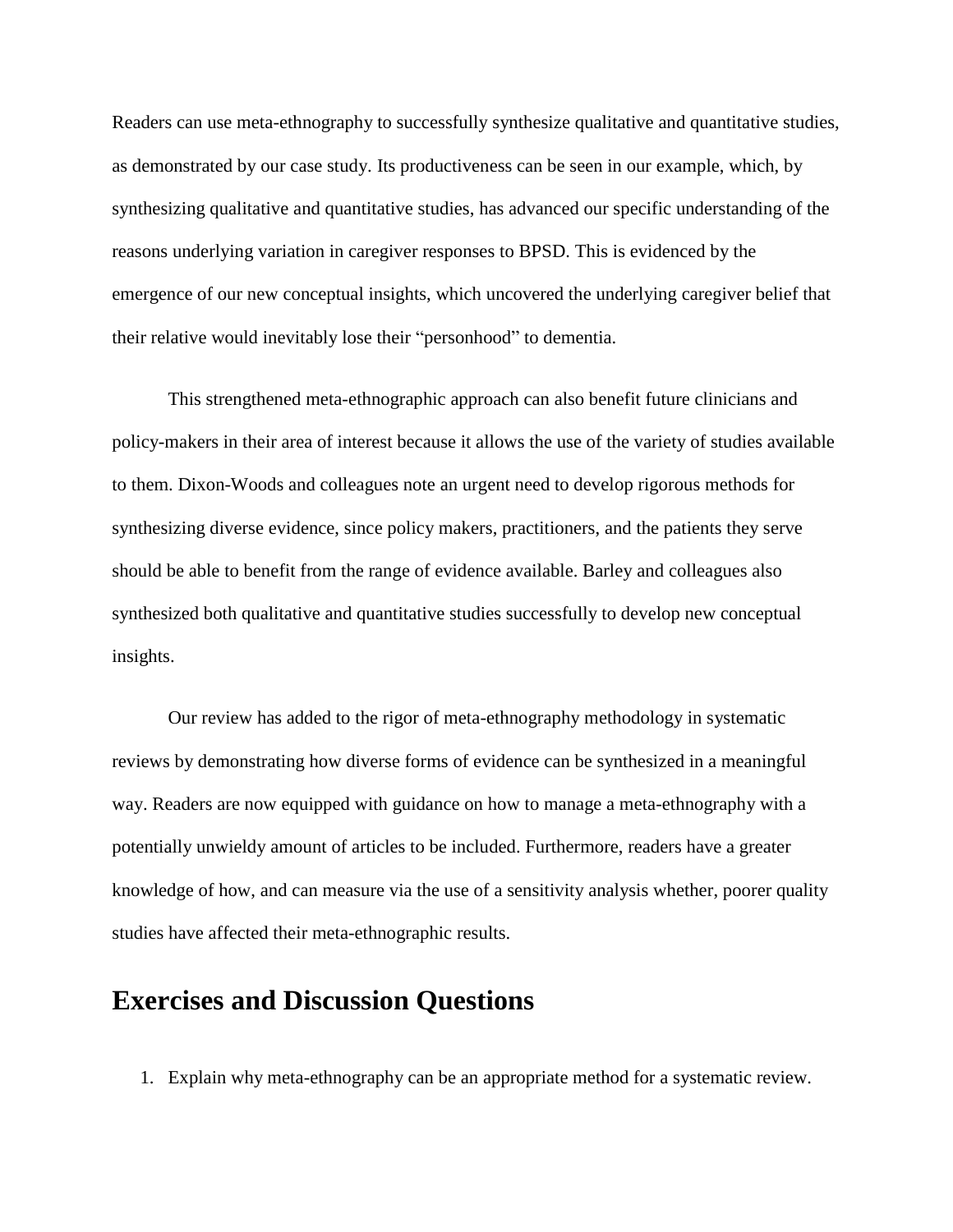- 2. In what applications would meta-ethnography be an appropriate method and why?
- 3. What are the benefits and challenges when synthesizing diverse forms of data? What strategies do you suggest for addressing these challenges?
- 4. What are the disadvantages of including studies in a systematic review regardless of quality and what would be your rationale for using a quality threshold?

## **Further Reading**

- Barnett-Page, E., & Thomas, J. (2009). Methods for the synthesis of qualitative research: A critical review. *BioMed Central Medical Research Methodology, 9*, 59. doi:10.1186/1471- 2288-9-59.
- Britten, N., Campbell, R., Pope, C., Donovan, J., Morgan, M., & Pill, R. (2002). Using metaethnography to synthesise qualitative research: A worked example. *Journal of Health Service Research Policy, 7*, 209-215. doi:10.1258/135581902320432732.
- CQMG. (2007). Cochrane qualitative methods group. Retrieved from [http://www.](http://www/) joanabriggs.edu. Au/cqrmg/index.html
- Critical Appraisal Skills Programme (CASP). *Qualitative research: appraisal tool. 10 questions to help you make sense of qualitative research*. In. Oxford: Public Health Resource Unit; 2006. p. 1-4. Available from: [www.phru.nhs.uk/Doc\\_Links/Qualitative\\_Appraisal\\_Tool.pdf](http://www.phru.nhs.uk/Doc_Links/Qualitative%20Appraisal%20Tool.pdf)
- Heyvaert, M., Maes B., Van den Noortgate, W., Kuppens, S. & Onghena, P. (2012) A multilevel meta-analysis of single-case and small-n research on interventions for reducing challenging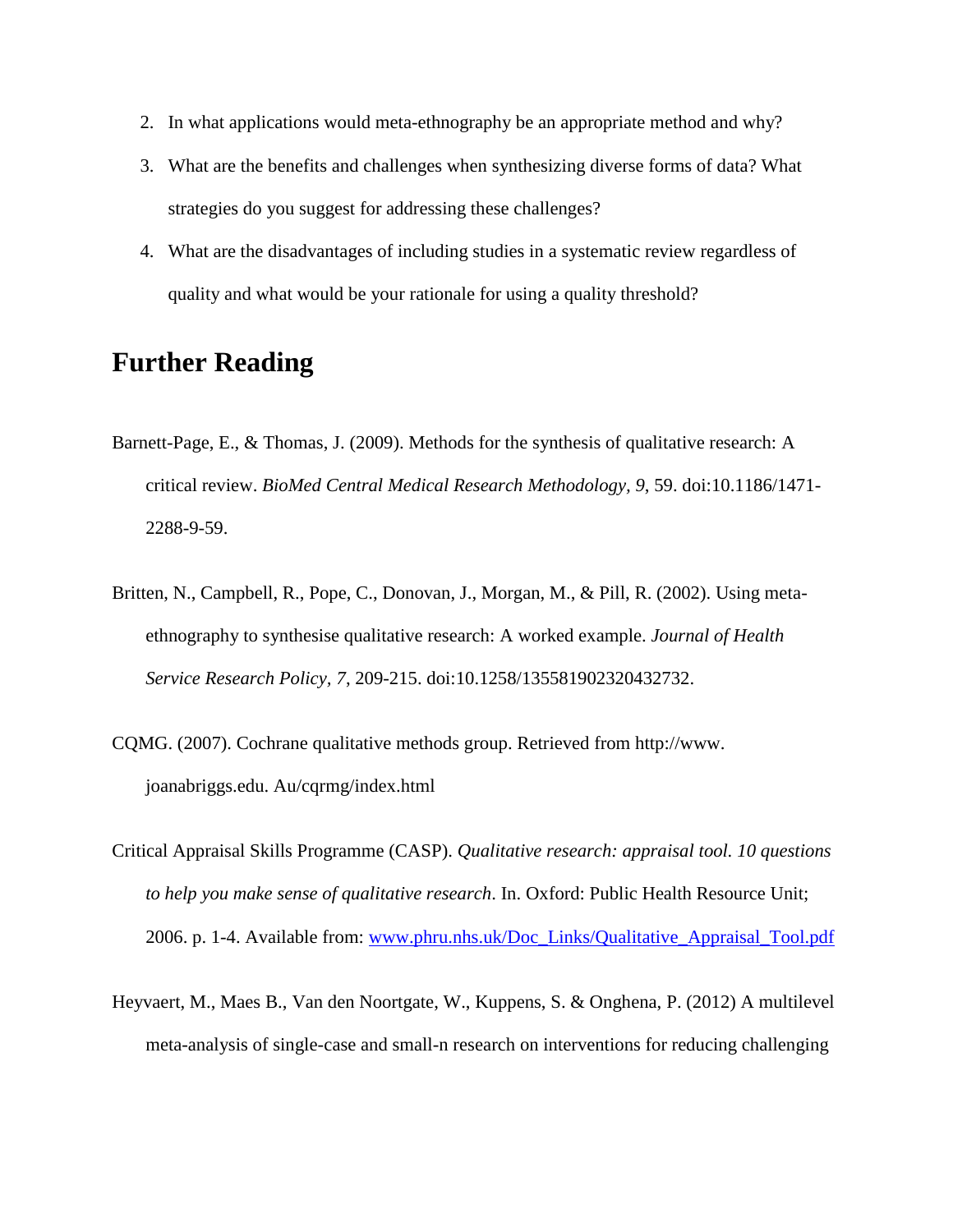behavior in persons with intellectual disabilities. *Research in Developmental Disabilities, 33*, 766-780. doi:10.1016/j.ridd.2011.10.010.

- Leech, N. & Onwuegbuzie ,A. (2009). A typology of mixed methods research designs. *Quality and Quantity, 43*, 265-275. doi:10.1007/s11135-007-9105-3.
- Moniz-Cook, E., Hart, C., Woods, B., Whitaker, C., James, I., Russell, I. … Manthorpe, J. (2017). *Challenge Demcare: Management of challenging behaviour in dementia at home and in care homes–development, evaluation and implementation of an online individualised intervention for care homes; and a cohort study of specialist community mental health care for families*. Southampton, UK: NIHR Journals Library. doi:10.3310/pgfar05150.
- McCartney, M. (2017). Margaret McCartney: Are we too captivated by precision medicine? *BMJ, 356*, j1168. doi:10.1136/bmj.j1168.
- Mays, N., Pope, C., & Popay, J. (2005). Systematically reviewing qualitative and quantitative evidence to inform management and policy-making in the health field. *Journal of Health Services Research & Policy, 10*, 6-20. doi:10.1258/1355819054308576.
- Maxwell, J. A. (1992). Understanding and validity in qualitative research. In A. M. Huberman  $\&$ M. B. Miles (Eds.), *The qualitative researcher's companion*. (pp. 37-64). Thousand Oaks, CA: SAGE (Reprinted from Harvard Educational Review), *62*, 279-300.
- Paterson, B. L., Thorne, S. E., Canam, C., & Jillings, C. (2001). *Meta-paper of qualitative health research*. Thousand Oaks, CA: SAGE.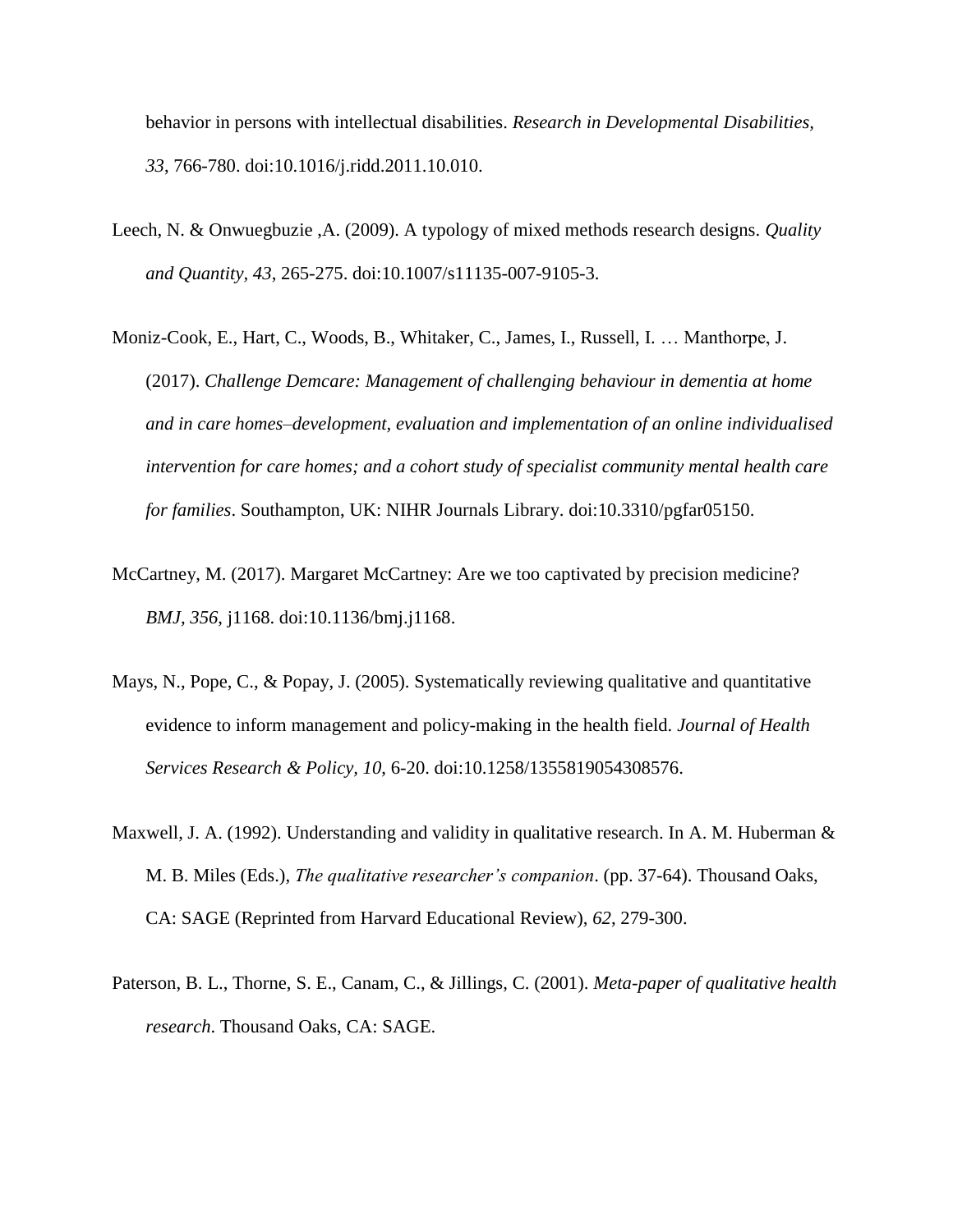- Pope, C., Mays, N., & Popay, J. (2007). *Synthesising qualitative and quantitative health evidence: A guide to methods*. London, England: McGraw-Hill Education.
- Schlosser, R. W. (2007). Appraising the quality of systematic reviews. *Focus: Technical Briefs, 17*, 1-8.
- Sherwood, G. (1999). Meta-synthesis: Emerging qualitative studies to develop nursing knowledge. *International Journal of Human Caring, 3*, 37-42. doi:10.1093/acprof:oso/9780195387216.003.0007.
- Smith, L. K., Pope, C, & Botha, J. L. (2005). Patients' help-seeking experiences and delay in cancer presentation: A qualitative synthesis. *Lancet, 366*, 825-831. doi:10.1016/s0140- 6736(05)67030-4.
- Spencer, L., Ritchie, J., Lewis, J., & Dillon, L. (2003). *Quality in qualitative evaluation: A framework for assessing research evidence*. London, England: Government Chief Social Researcher's Office.
- Tashakkori, A., & Teddli, C. (1998). *Mixed methodology: Combining qualitative and quantitative approaches*. Thousand Oaks, CA: SAGE.
- Toye, F., Seers, K., Allcock, N., Briggs, M., Can, E., Andrews, J., & Barker, K. (2013). 'Trying to pin down jelly'- exploring intuitive processes in quality assessment for meta-ethnography. *BioMedCentral Medical Research Methodology, 13*, 46. doi:10.1186/1471-2288-13-46.

## **References**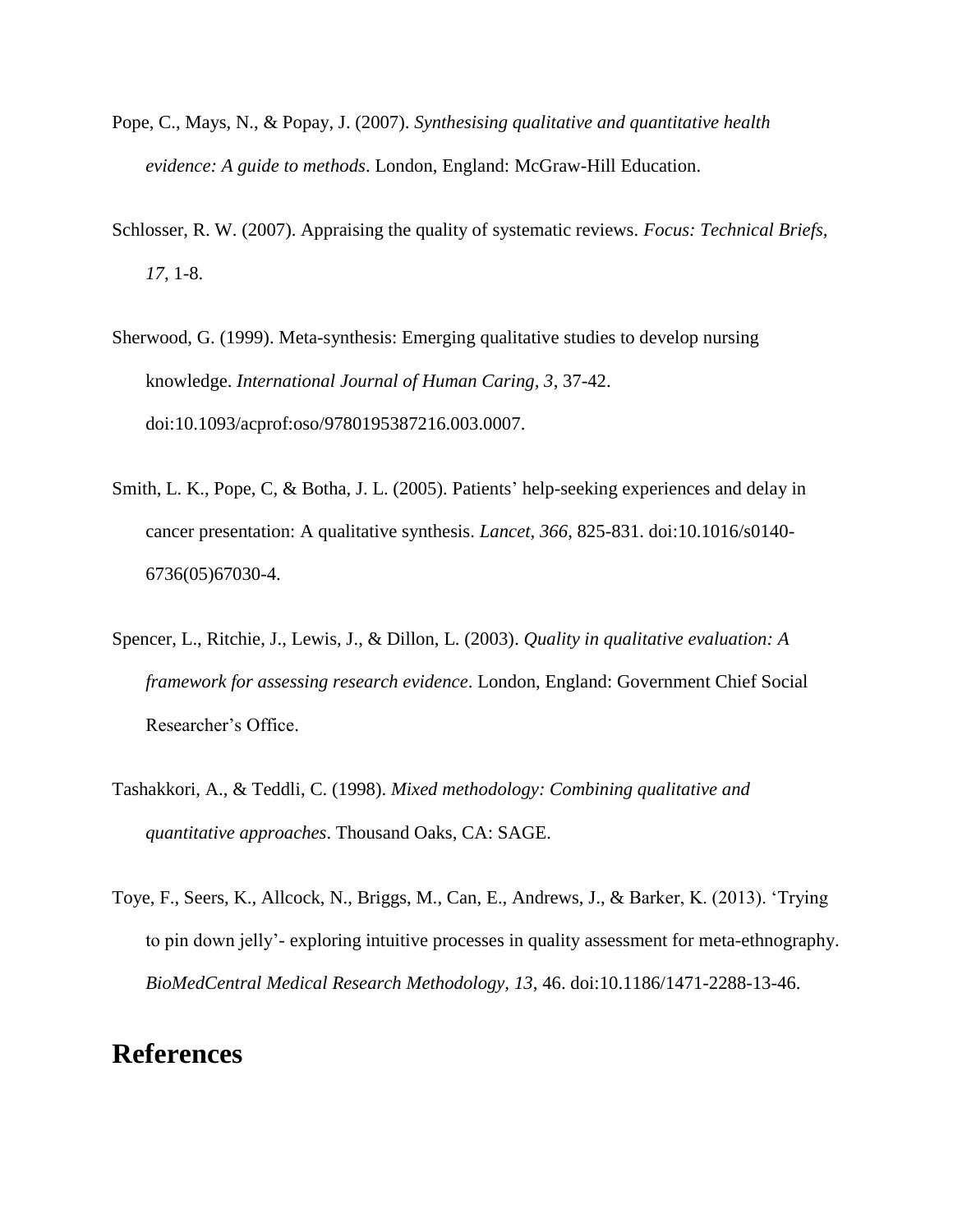- <span id="page-25-3"></span>Aneshensel, C. S., Pearlin, L. I., Mullant, J. T., Zarit, S. H., & Whitlach, C. J. (1995). *Profiles in caregiving:the unexpected career*. London, England: Academic Press.
- <span id="page-25-0"></span>Barley, E. A., Murray, J., Waters, P., & Tylee, A. (2011). Managing depression in primary care: A meta-synthesis of qualitative and quantitative research from the UK to identify barriers and facilitators. *BioMed Central Family Practice*, *47*, 1-11. doi:10.1186/1471-2296-12-47.
- <span id="page-25-2"></span>Bird., M., & Moniz-Cook, E. (2008). Challenging behaviour in dementia: A psychosocial approach to intervention. In B. Woods and L. Clare (Eds.), *Handbook of the clinical psychology of ageing* (2nd ed.). Chichester, UK: John Wiley & Sons, Ltd. doi:10.1002/9780470773185.ch33.
- <span id="page-25-5"></span>Campbell, R., Pound, P., Pope, C., Britten, N., Pill, R., Morgan, M., & Donovan, J. (2003). Evaluating meta-ethnography: A synthesis of qualitative research on lay experiences of diabetes and diabetes care. *Social Science and Medicine, 56,* 671-684. doi:10.1016/s0277- 9536(02)00064-3.
- <span id="page-25-1"></span>Campbell, R., Pound, P., & Morgan, M. (2011). Evaluating meta-ethnography: Systematic analysis and synthesis of qualitative research. *International Journal of Geriatric Psychiatry, 23*, 1078-1085. doi:10.3310/hta15430.
- <span id="page-25-4"></span>Crellin, N., Orrell, M., Charlesworth, G., & McDermott, O. (2014). A systematic review exploring the role of self-efficacy on the health-related quality of life of family carers of a relative with dementia. *Aging Mental Health, 19*, 1-16. doi:10.1080/13607863.2014.915921.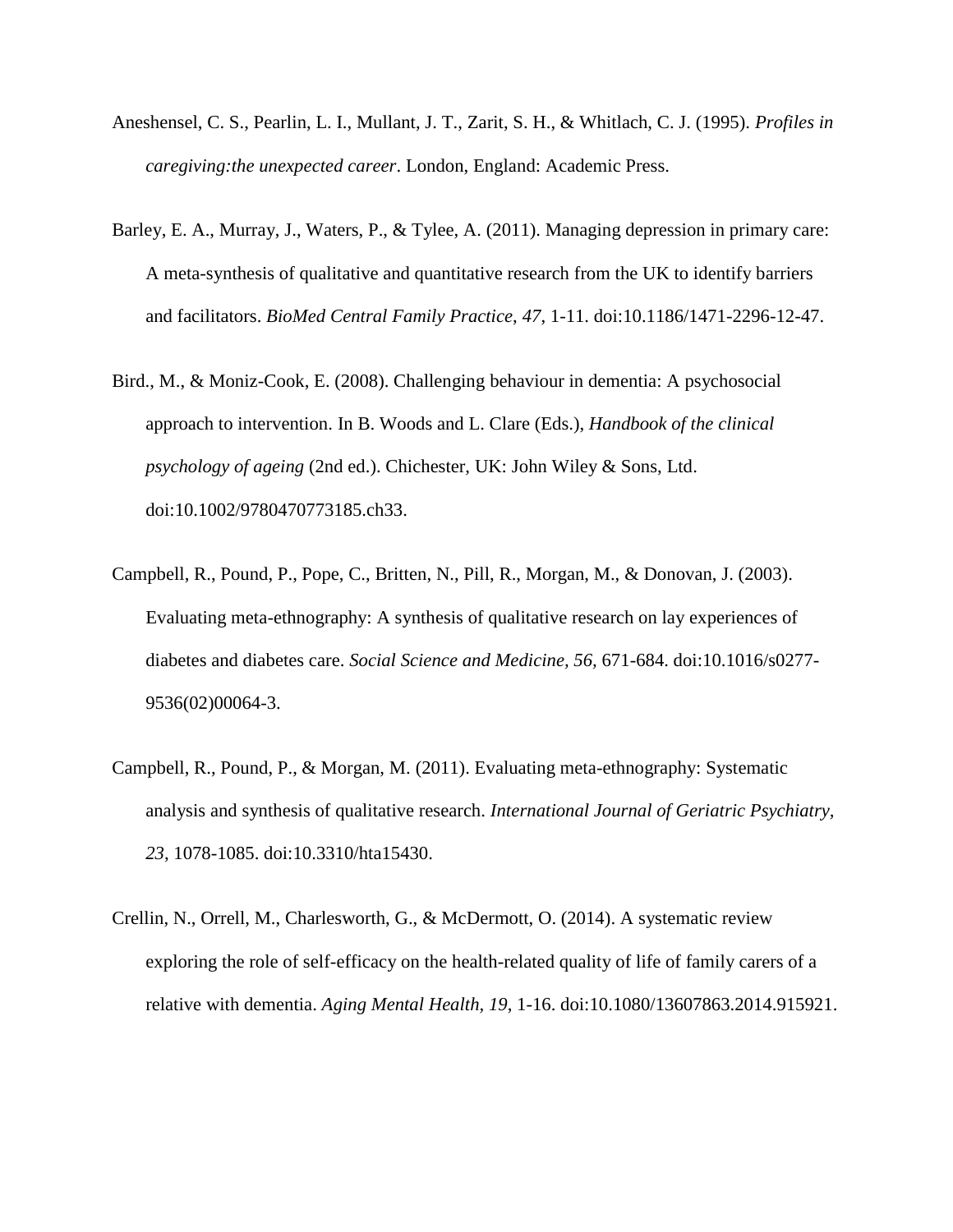- <span id="page-26-4"></span>Cummings, L., Mega, M., Gray, K., Rosenberg-Thompson, S., Carusi, D. A., & Gornbein, J. (1994). The neuropsychiatric inventory: Comprehensive assessment of psychopathology in dementia. *Neurology, 44*, 2308-2314. doi:10.1212/wnl.44.12.2308.
- <span id="page-26-1"></span>Dixon-Woods, M., Agarwal, S., Jones, D., Young, B., & Sutton, A. (2005). Synthesising qualitative and quantitative evidence: A review of possible methods. *Journal of Health Service Research Policy, 10*, 45-53. doi:10.1258/1355819052801804.
- <span id="page-26-0"></span>Dixon-Woods, M., & Fitzpatrick, R. (2001). Qualitative research in systematic reviews has established a place for itself. *British Medical Journal, 323*, 765-766. doi:10.1136/bmj.323.7316.765.
- <span id="page-26-3"></span>Downs, S., & Black, N. (1998). The feasibility of creating a checklist for the assessment of the methodological quality both of randomised and non-randomised studies of health care interventions*. Journal of Epidemiology and Community Health, 52*, 377-384. doi:10.1136/jech.52.6.377.
- <span id="page-26-2"></span>EndNote. (n.d.). *Clarivate analytics*. Philadelphia, PA: Endnote.
- Feast, A. R., Melunsky, N., Poland, F. M., Charlesworth, G., Moniz-Cook, E., & Orrell, M. (2016). Behavioural and psychological symptoms in dementia (BPSD) and the challenges for family carers: A systematic review. *British Journal of Psychiatry, 208*, 429-434. doi:10.1192/bjp.bp.114.153684.
- Feast, A., & Moniz-Cook, E. (2016). Behavioural and psychological symptoms in dementia (BPSD) and the challenges for family carers: A systematic review. *Atlas of Science,* [May.](http://atlasofscience.org/understanding-why-behaviours-are-challenging-for-dementia-family-carers/#more-13749)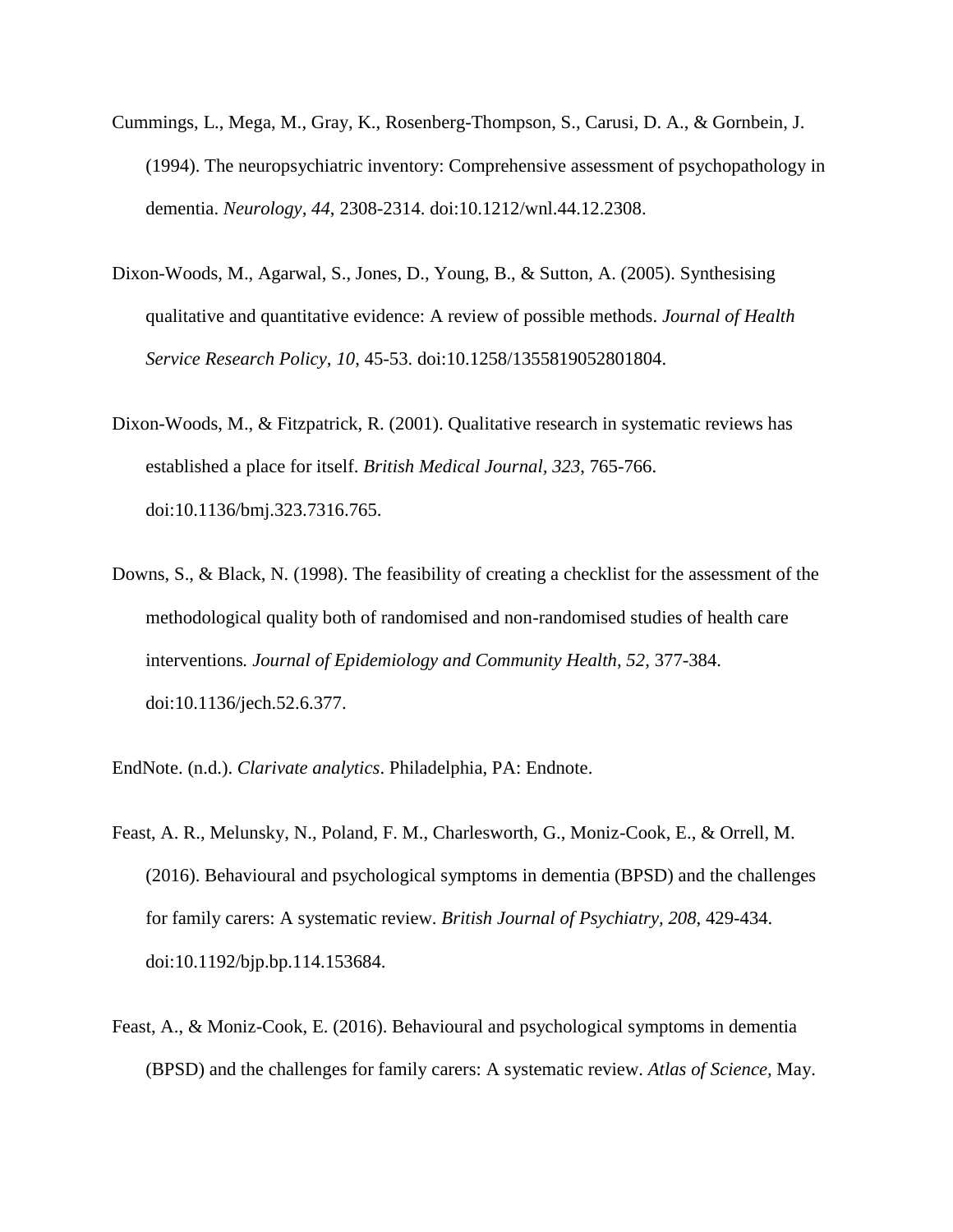Retrieved from [http://atlasofscience.org/understanding-why-behaviours-are-challenging-for](http://atlasofscience.org/understanding-why-behaviours-are-challenging-for-dementia-family-carers/#more-13749)[dementia-family-carers/#more-13749.](http://atlasofscience.org/understanding-why-behaviours-are-challenging-for-dementia-family-carers/#more-13749)

- Feast, A., Moniz-Cook, E., Stoner, C., Charlesworth, G., & Orrell, M. (2016). A systematic review of the relationship between behavioural and psychological symptoms (BPSD) and caregiver well-being. *International Psychogeriatrics, 28*, 1761-1774. doi:10.1017/s1041610216000922.
- <span id="page-27-2"></span>Lawrence, V., Fossey, J., Ballard, C., Moniz-Cook, E., & Murray, J. (2012). Improving quality of life for people with dementia in care homes: Making psychosocial interventions work. *British Journal of Psychiatry, 5*, 344-351. doi:10.1192/bjp.bp.114.153684.
- <span id="page-27-3"></span>Malpass, A., Shaw, A., Sharp, D., Walter, F., Feder, G., Ridd, M., & Kessler, D, (2009). "Medication career" or "Moral career"? The two sides of managing antidepressants: A metaethnography of patients' experience of antidepressants. *Social Science and Medicine, 68*, 154-168. doi:10.1016/j.socscimed.2008.09.068.
- <span id="page-27-0"></span>Moher, D., Liberati, A., Tetzlaff, J., Altman, D. G., & Prisma Group. (2009). Preferred reporting items for systematic reviews and meta-analyses: The PRISMA statement. *PLoS Medicine, 6*, e1000097. doi:10.1371/journal.pmed.1000097.
- <span id="page-27-1"></span>NHS Centre for Reviews and Dissemination (NHS CRD). (2001). *Undertaking systematic reviews of research on effectiveness: CRD's guidance for those carrying out or commissioning reviews*. (2nd ed.). (CRD Report Number 4). New York, NY: NHS CRD.